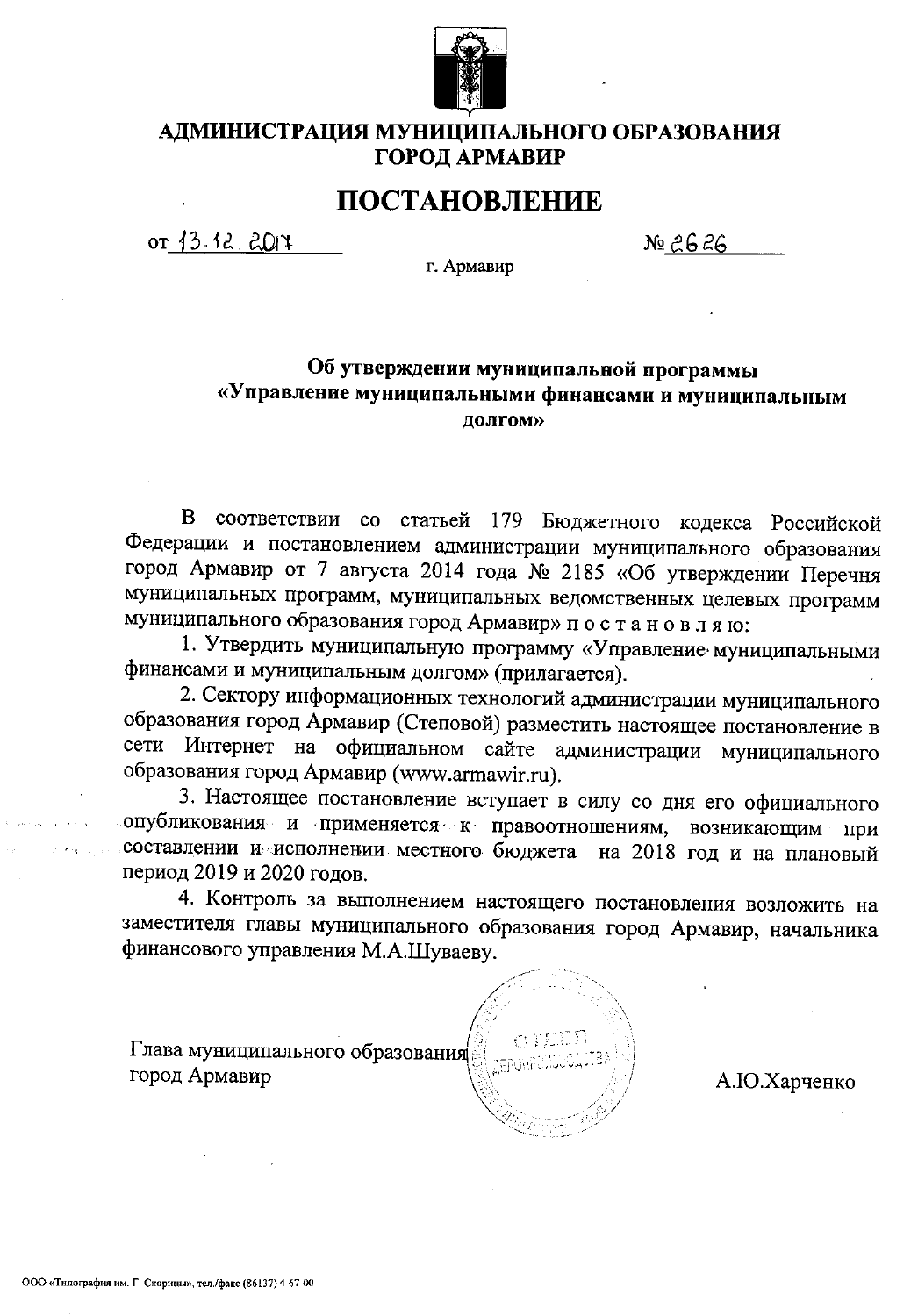# **ПРИЛОЖЕНИЕ**

 $\mathcal{L}_{\text{max}}$  and  $\mathcal{L}_{\text{max}}$ 

# **УТВЕРЖДЕНА**

постановлением администрации муниципального образования город Армавир<br>or<u>13.12.2013</u> № 2626

# Муниципальная программа «Управление муниципальными финансами и муниципальным долгом»

## ПАСПОРТ

# муниципальной программы «Управление муниципальными финансами и муниципальным долгом»

| Наименование         | «Управление<br>муниципальная<br>программа        |
|----------------------|--------------------------------------------------|
| Программы            | муниципальными финансами и муниципальным         |
|                      | долгом» (далее – Программа);                     |
| Основание для        | Бюджетный Кодекс Российской<br>Федерации,        |
| разработки Программы | ст. 179;                                         |
|                      | Федеральный закон от 6 октября 2003 года № 131-  |
|                      | ФЗ «Об общих принципах организации местного      |
|                      | самоуправления в Российской Федерации»;          |
| Координатор          | финансовое<br>управление<br>администрации        |
| Программы            | муниципального образования город Армавир;        |
| Участники Программы  | финансовое<br>управление администрации           |
|                      | муниципального образования город Армавир;        |
|                      | структурные<br>подразделения<br>администрации    |
|                      | муниципального образования город Армавир;        |
|                      | территориальные и отраслевые (функциональные)    |
|                      | образования<br>муниципального<br>органы<br>город |
|                      | Армавир;                                         |
|                      | <b>MKY</b><br>«Централизованная<br>бухгалтерия   |
|                      | администрации города Армавира»                   |
| Подпрограммы         | «Управление<br>Подпрограмма<br>муниципальными    |
| муниципальной        | финансами муниципального образования город       |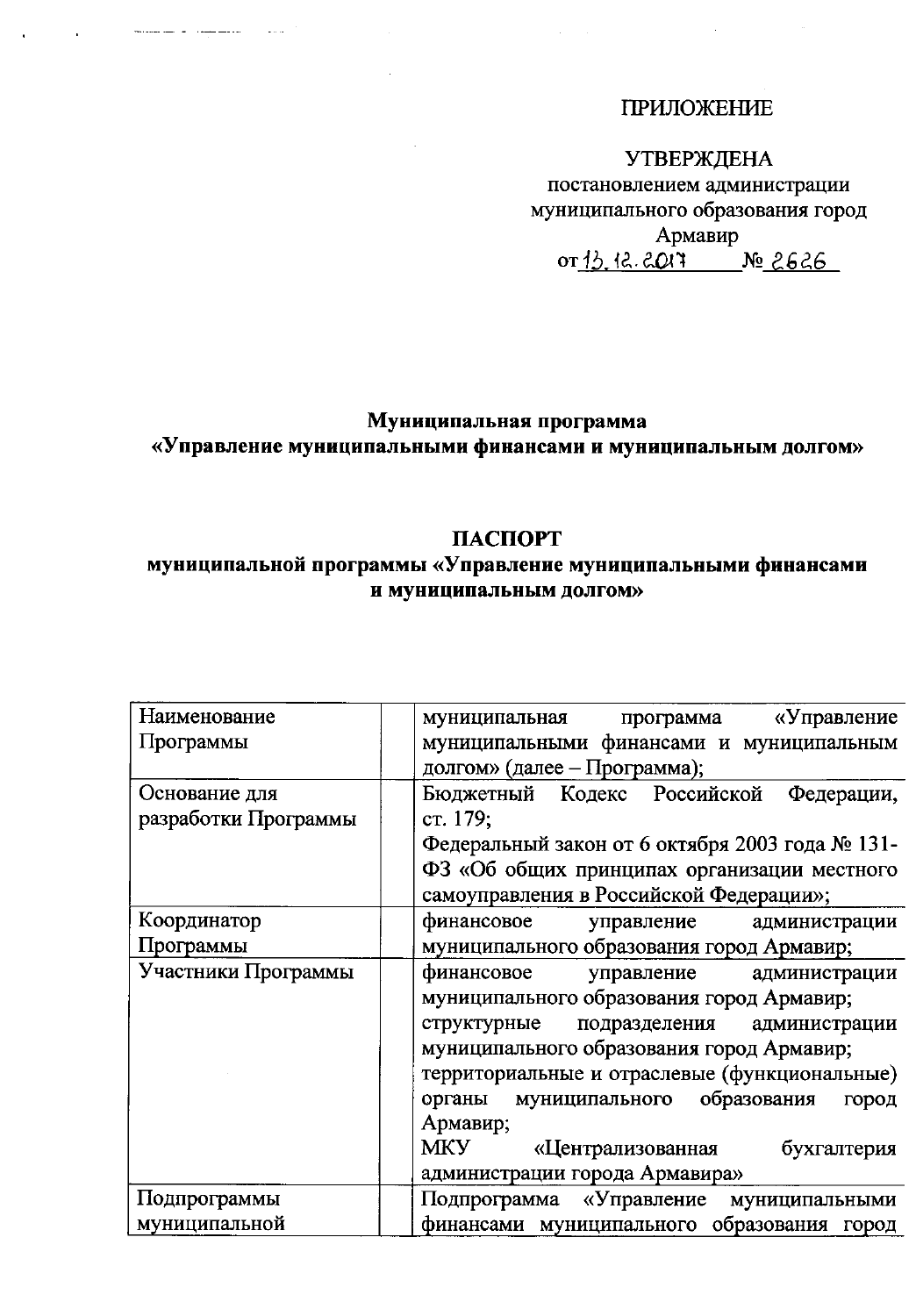| Программы             | Армавир»<br>Подпрограмма<br>«Управление<br>муниципальным                                                                                                               |
|-----------------------|------------------------------------------------------------------------------------------------------------------------------------------------------------------------|
|                       | образования<br>ДОЛГОМ<br>муниципального<br>город<br>Армавир»                                                                                                           |
| Координаторы          | финансовое<br>управление<br>администрации                                                                                                                              |
| подпрограмм           | муниципального образования город Армавир;                                                                                                                              |
| Ведомственные целевые | не предусмотрены                                                                                                                                                       |
| программы             |                                                                                                                                                                        |
| Цели Программы        | Обеспечение долгосрочной сбалансированности и<br>устойчивости местного бюджета и повышение<br>эффективности<br>управления<br>И<br>качества<br>муниципальными финансами |
| Задачи Программы      | Совершенствование организации и                                                                                                                                        |
|                       | осуществление бюджетного процесса в                                                                                                                                    |
|                       | муниципальном образовании город Армавир                                                                                                                                |
|                       | Эффективное управление муниципальным долгом                                                                                                                            |
|                       | муниципального образования город Армавир                                                                                                                               |
| Перечень целевых      | Доля расходов местного бюджета,                                                                                                                                        |
| показателей Программы | сформированных в рамках муниципальных                                                                                                                                  |
|                       | программ, в общем объёме расходов местного                                                                                                                             |
|                       | бюджета                                                                                                                                                                |
|                       | Темп роста налоговых и неналоговых доходов                                                                                                                             |
|                       | местного бюджета                                                                                                                                                       |
|                       | Отношение объёма муниципального долга к                                                                                                                                |
|                       | общему годовому объёму доходов местного                                                                                                                                |
|                       | бюджета без учёта безвозмездных поступлений и                                                                                                                          |
|                       | (или) поступлений налоговых доходов по                                                                                                                                 |
|                       | дополнительным нормативам отчислений                                                                                                                                   |
| Этапы и сроки         | 2018 - 2023 годы;                                                                                                                                                      |
| реализации Программы  | Этапы не предусмотрены;                                                                                                                                                |
| Объёмы и источники    | Общий объём финансирования на реализацию                                                                                                                               |
| финансирования        | мероприятий муниципальной программы                                                                                                                                    |
| Программы             | составляет 424384,8 тыс. рублей, в том числе:                                                                                                                          |
|                       | из средств местного бюджета-                                                                                                                                           |
|                       | 424384,8 тыс. рублей, в том числе:                                                                                                                                     |
|                       | в 2018 году - 73230,8 тыс. рублей;                                                                                                                                     |
|                       | в 2019 году - 72230,8 тыс. рублей;                                                                                                                                     |
|                       | в 2020 году - 71230,8 тыс. рублей;<br>в 2021 году – 70230,8 тыс. рублей;                                                                                               |
|                       | в 2022 году - 69230,8 тыс. рублей;                                                                                                                                     |
|                       | в 2023 году - 68230,8 тыс. рублей.                                                                                                                                     |
|                       | В том числе по подпрограммам:                                                                                                                                          |
|                       | «Управление муниципальными финансами                                                                                                                                   |
|                       | муниципального образования город Армавир»                                                                                                                              |

 $\label{eq:2.1} \frac{1}{\sqrt{2\pi}}\int_{0}^{\infty}d\mu\int_{0}^{\infty}d\mu\int_{0}^{\infty}d\mu\int_{0}^{\infty}d\mu\int_{0}^{\infty}d\mu\int_{0}^{\infty}d\mu\int_{0}^{\infty}d\mu\int_{0}^{\infty}d\mu\int_{0}^{\infty}d\mu\int_{0}^{\infty}d\mu\int_{0}^{\infty}d\mu\int_{0}^{\infty}d\mu\int_{0}^{\infty}d\mu\int_{0}^{\infty}d\mu\int_{0}^{\infty}d\mu\int_{0$ 

 $\label{eq:2.1} \frac{1}{2} \int_{\mathbb{R}^3} \left| \frac{d\mu}{\mu} \right|^2 \, d\mu = \frac{1}{2} \int_{\mathbb{R}^3} \left| \frac{d\mu}{\mu} \right|^2 \, d\mu = \frac{1}{2} \int_{\mathbb{R}^3} \left| \frac{d\mu}{\mu} \right|^2 \, d\mu = \frac{1}{2} \int_{\mathbb{R}^3} \left| \frac{d\mu}{\mu} \right|^2 \, d\mu = \frac{1}{2} \int_{\mathbb{R}^3} \left| \frac{d\mu}{\mu} \right|^2 \, d\mu = \$ 

 $\mathcal{L}_{\text{max}}$  and  $\mathcal{L}_{\text{max}}$ 

 $\mathcal{A}^{\mathcal{A}}$ 

 $\frac{1}{2} \sum_{i=1}^{n} \frac{1}{2} \sum_{j=1}^{n} \frac{1}{2} \sum_{j=1}^{n} \frac{1}{2} \sum_{j=1}^{n} \frac{1}{2} \sum_{j=1}^{n} \frac{1}{2} \sum_{j=1}^{n} \frac{1}{2} \sum_{j=1}^{n} \frac{1}{2} \sum_{j=1}^{n} \frac{1}{2} \sum_{j=1}^{n} \frac{1}{2} \sum_{j=1}^{n} \frac{1}{2} \sum_{j=1}^{n} \frac{1}{2} \sum_{j=1}^{n} \frac{1}{2} \sum_{j=1}^{n$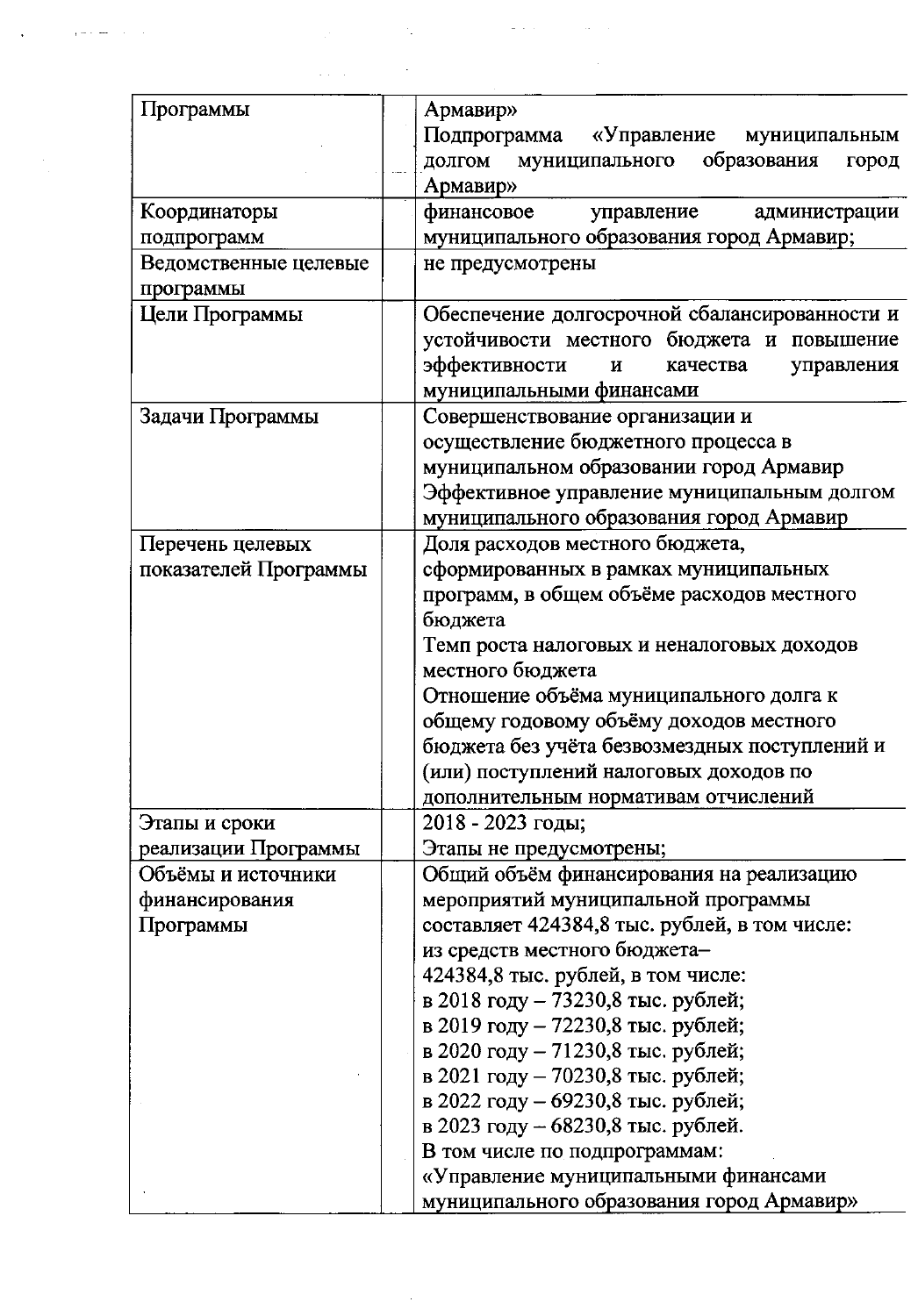|             | 115 984,8 тыс.рублей, в том числе из средств    |
|-------------|-------------------------------------------------|
|             | местного бюджета – 115 984,8 тыс. рублей, в том |
|             | числе:                                          |
|             | в 2018 году – 19330,8 тыс. рублей;              |
|             | в 2019 году – 19330,8 тыс. рублей;              |
|             | в 2020 году - 19330,8тыс. рублей;               |
|             | в 2021 году - 19330, 8тыс. рублей;              |
|             | в 2022 году – 19330,8 тыс. рублей;              |
|             | в 2023 году - 19330,8 тыс. рублей.              |
|             | «Управление муниципальным долгом                |
|             | муниципального образования город Армавир» -     |
|             | 308400,0 тыс. рублей, в том числе:              |
|             | из средств местного бюджета -                   |
|             | 308400,0 тыс. рублей, в том числе:              |
|             | в 2018 году – 53900,0 тыс. рублей;              |
|             | в 2019 году - 52900,0 тыс. рублей;              |
|             | в 2020 году – 51900,0 тыс. рублей;              |
|             | в 2021 году – 50900,0 тыс. рублей;              |
|             | в 2022 году – 49900,0 тыс. рублей;              |
|             | в 2023 году – 48900,0 тыс. рублей.              |
|             |                                                 |
| Контроль за | Контроль за выполнением Программы               |
| выполнением | осуществляет заместитель главы муниципального   |
| Программы   | образования город Армавир, начальник            |
|             | финансового управления                          |

### 1. Характеристика текущего состояния и основные проблемы в сфере управления муниципальными финансами и муниципальным долгом

Эффективное управление муниципальными финансами является базовым условием устойчивого экономического роста, модернизации экономики и социальной сферы, а также достижения других стратегических целей социально-экономического развития муниципального образования ГОРОД Армавир.

С каждым годом роль бюджета как важнейшего инструмента социальноэкономической политики непрерывно возрастает, что связано с проводимой долгосрочной бюджетной политикой по мобилизации собственных доходов бюджета на основе экономического роста и развития налогового потенциала, концентрации средств на решение социальных и экономических задач, повышение эффективности бюджетного процесса.

В 2016 году в доходную часть местного бюджета поступило 2855 613 тыс. руб., в том числе:

- налоговые и неналоговые доходы в сумме 1 259 564 тыс. руб.

- безвозмездные перечисления - 1 596 049,2 тыс. руб.

Годовые бюджетные назначения исполнены на 99,4%, темп роста к уровню предыдущего года составил 92,2%.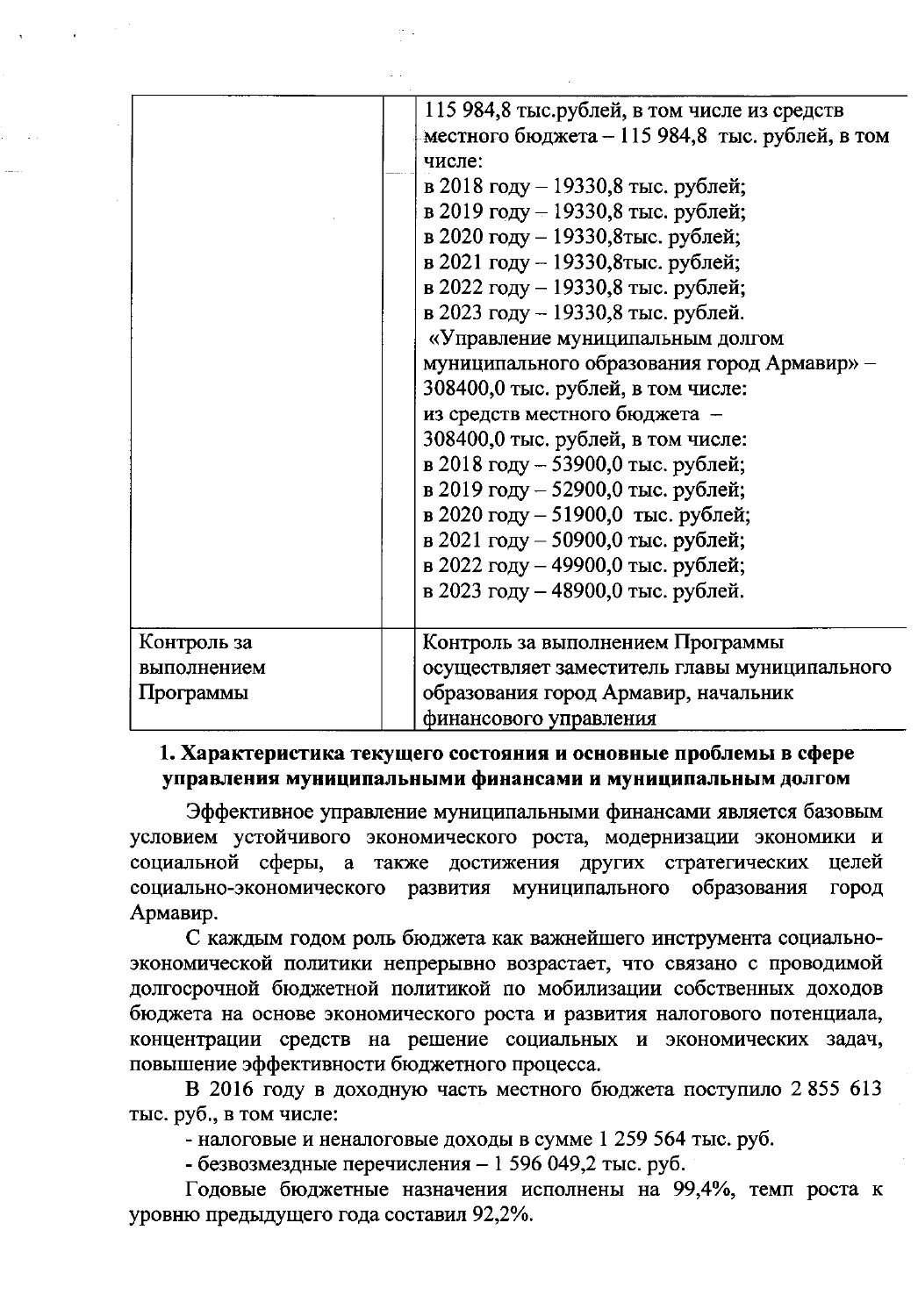Бюджетные назначения  $\overline{a}$ налоговым неналоговым И доходам исполнены на 99,2%, темп роста - 104,8%.

Налоговые доходы поступили в сумме 944 072 тыс. руб. Бюджетные назначения по налоговым доходам исполнены на 97,8%, темп роста к уровню 2015 года - 107,4%. Зачислено налоговых доходов на 65373 тыс. руб. больше, чем за 2015 год.

Неналоговые доходы зачислены в местный бюджет в сумме 315 492 тыс. руб., назначения исполнены на 103,5%. По сравнению с уровнем 2015 года поступления сократились на 7 950 тыс. руб.

муниципального Администрацией образования город Армавир проводится работа по поиску дополнительных доходных источников.

Для обеспечения сбалансированности местного бюджета администрацией муниципального образования город Армавир в тесном взаимодействии с налоговыми, правоохранительными органами, службой судебных приставов продолжается целенаправленная работа по исполнению местного бюджета.

действующих расходных обеспечение обязательств Финансовое муниципального образования город Армавир - базовый принцип бюджетной политики, который также требует проведения на постоянной основе анализа эффективности действующих расходных обязательств с принятием в случае необходимости решений по их прекращению.

Необходимость повышения эффективности использования бюджетных средств создает предпосылки для перехода к новым методам бюджетного ориентированным конечные общественно планирования, на значимые результаты.

Одним из современных требований организации бюджетного процесса является формирование программного бюджета, ориентированного на результат.

Начиная с 2015 года формирование показателей расходной части местного бюджета осуществлялось по 22 муниципальным программам муниципального образования город Армавира и непрограммным направлениям деятельности.

В рамках 22 муниципальных программ муниципального образования город Армавир на 2016 год было утверждено 83,5% расходов местного бюджета или 2 млрд. 481,4 млн. рублей (с учётом внесенных изменений по состоянию на 01.01.2017). За 2016 год программные расходы исполнены в сумме 2 млрд. 420,8 млн. рублей, что составило 84,1 % в общем объёме расходов местного бюджета на 2016 год.

программно-целевого Внедрение формирования метода местного бюджета основано на преимуществах программного инструмента в том, что он позволяет уже на стадии планирования обеспечить увязку распределения бюджетных средств с достижением целей социально-экономического развития.

Взаимосвязь и преемственность приоритетных направлений бюджетной и муниципального образования ПОЛИТИКИ город налоговой Армавир  $\mathbf{M}$ муниципальных мероприятий программ обеспечивают повышение эффективности органов деятельности местного самоуправления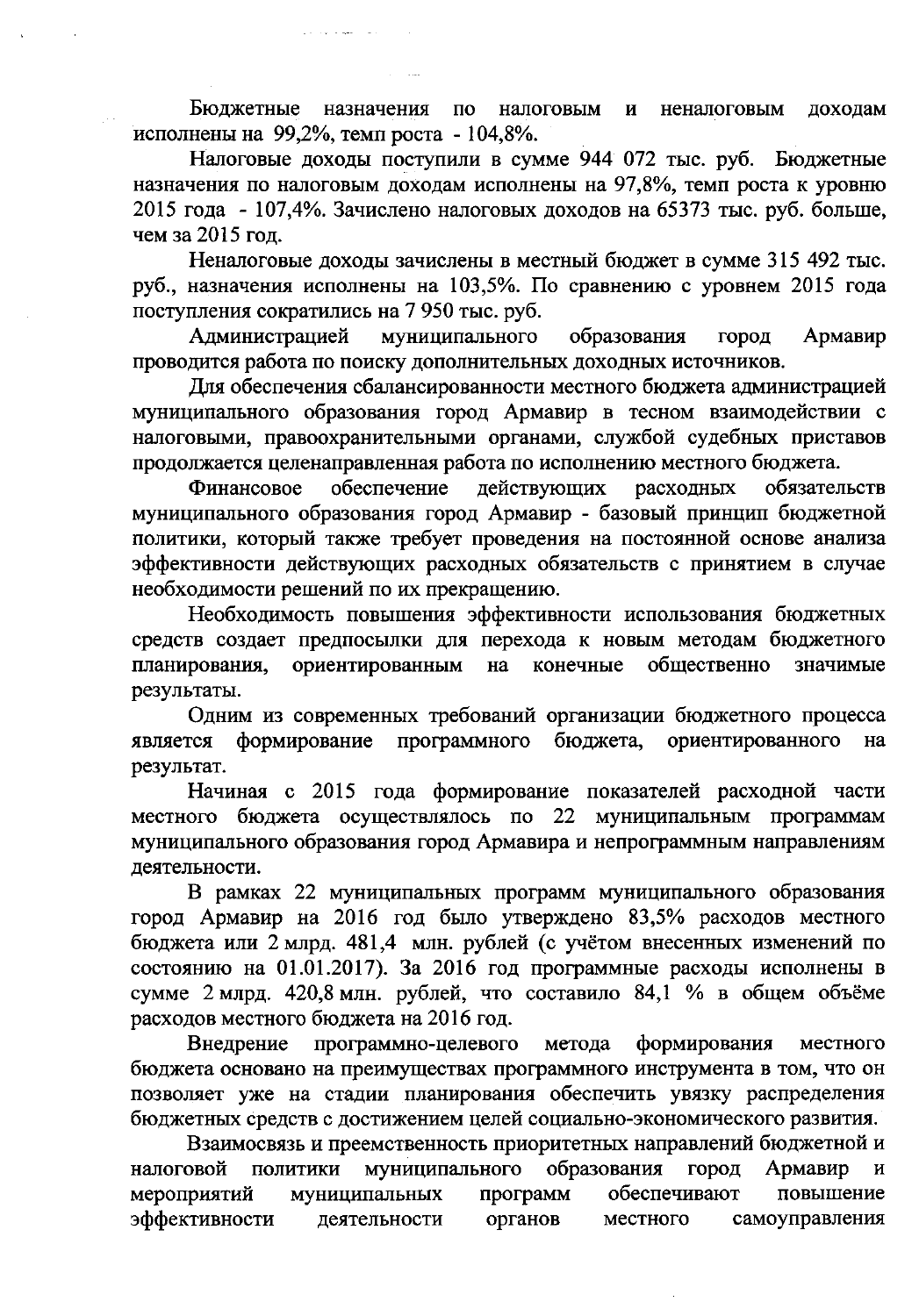муниципального образования город Армавир, позволяют не допустить неэффективного расходования бюджетных средств.

Настоящая муниципальная Программа ориентирована на создание общих условий и механизмов реализации муниципальных программ муниципального образования город Армавир всеми участниками бюджетного процесса.

Расширение возможностей повышения уровня жизни населения, создания условий для роста инвестиционной составляющей бюджета требует изыскания дополнительных финансовых средств.

Привлечение заемных средств позволяет осуществлять расходы местного бюджета на решение социально значимых вопросов, в том числе развитие социальной инфраструктуры. Вместе с тем за последние годы зависимость местного бюджета от кредитных ресурсов существенно возросла.

В 2015 - 2017 годах большая доля коммерческих кредитов привлекалась для погашения ранее полученных кредитов кредитных организаций.

Объём муниципального долга муниципального образования город 2017 года фактически составил Армавир по состоянию на 1 января 476,3 млн. рублей. объёма  $\Gamma$ Io Mepe роста муниципального долга муниципального образования город Армавир возрастали и расходы на его обслуживание.

Выполнение мероприятий, направленных на снижение параметров муниципального долга, предусмотрено в рамках реализации подпрограммы "Управление муниципальным долгом".

### 2. Цели, задачи и целевые показатели, сроки и этапы реализации Программы

Целью муниципальной Программы является обеспечение долгосрочной сбалансированности местного бюджета и повышение эффективности и качества управления муниципальными финансами.

Для достижения цели муниципальной Программы предстоит обеспечить решение следующих задач:

обеспечение составления и исполнения местного бюджета с учетом соблюдения принципов бюджетной системы;

эффективное управление муниципальным долгом муниципального образования город Армавир.

Для оценки социально-экономической эффективности муниципальной Программы будут использованы целевые показатели согласно приложению N 1 к настоящей муниципальной Программе.

В муниципальной программе определены три целевых показателя:

Доля расходов местного бюджета, сформированных в рамках муниципальных программ, в общем объёме расходов местного бюджета.

Показатель рассчитывается ежегодно как отношение объема расходов местного бюджета, сформированных в рамках муниципальных программ за отчетный финансовый год к общему годовому объему расходов местного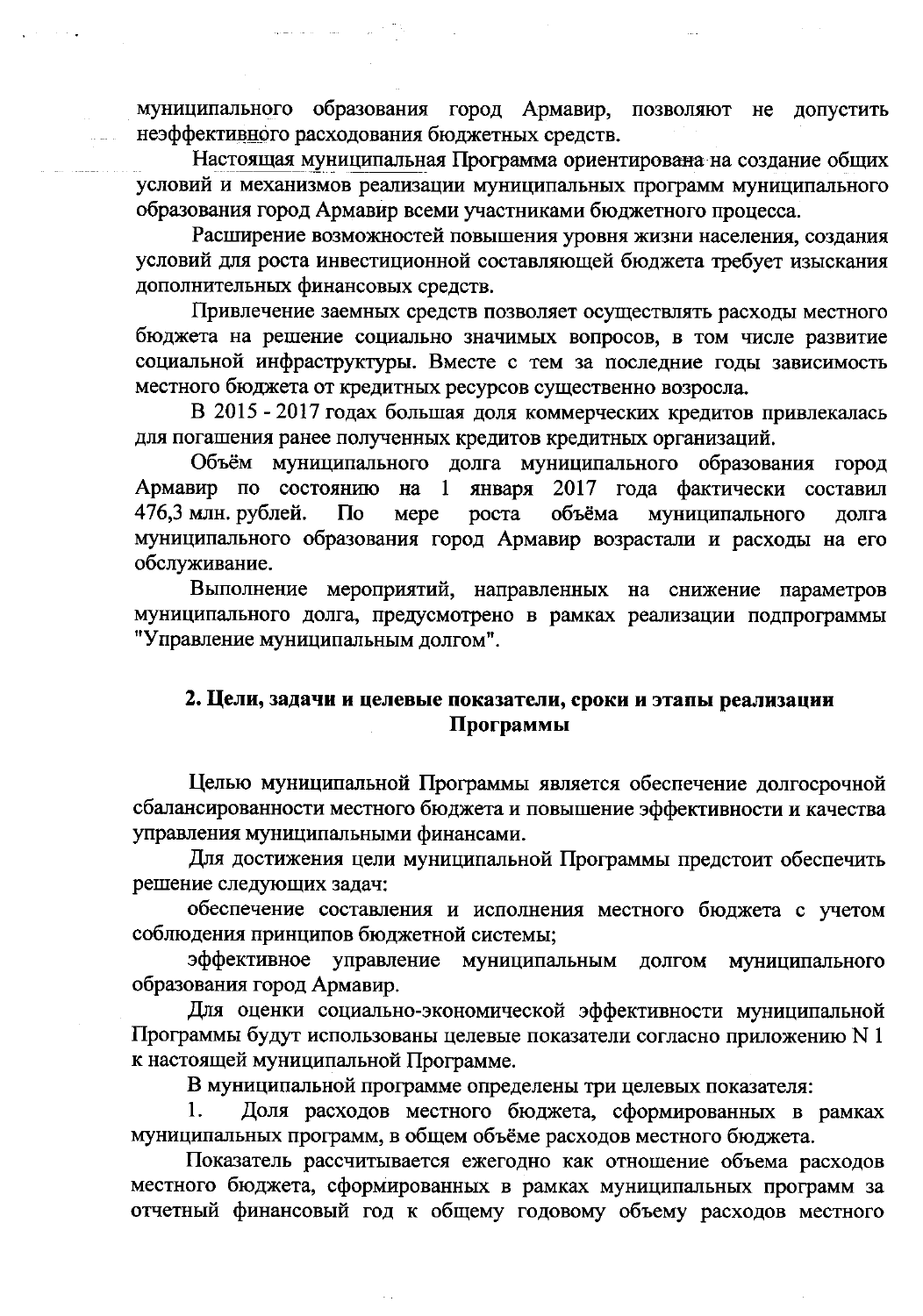бюджета за отчетный финансовый год.

Для расчета показателя используются данные, содержащиеся в отчете об иеполнении местного бюджета за отчетный финансовый год.

При выполнении данного показателя установлено максимально допустимое значение данного показателя и запланировано сохранение его текущего значения в течение срока реализации муниципальной программы.

2. Темп роста налоговых и неналоговых доходов местного бюджета

Показатель рассчитывается ежегодно как отношение объема налоговых и неналоговых доходов местного бюджета за отчетный финансовый год к объему налоговых и неналоговых доходов местного бюджета за предыдущий финансовый год.

Для расчета показателя используются данные, содержащиеся в отчете об исполнении местного бюджета за отчетный финансовый год.

При выполнении данного показателя установлено максимально допустимое значение данного показателя и запланировано сохранение его текущего значения в течение срока реализации муниципальной программы.

Отношение объёма муниципального долга к общему годовому 3. объёму доходов местного бюджета без учёта безвозмездных поступлений и (или) поступлений налоговых доходов по дополнительным нормативам отчислений.

Показатель рассчитывается ежегодно как отношение объема муниципального долга муниципального образования город Армавир на конец отчетного финансового года к общему годовому объему доходов местного бюджета без учета объема безвозмездных поступлений за отчетный финансовый год и поступлений налоговых доходов по дополнительным нормативам отчислений.

Для расчета показателя используются данные, содержащиеся в отчете об исполнении местного бюджета за отчетный финансовый год и муниципальной долговой книге муниципального образования город Армавир.

При выполнении данного показателя установлено максимально допустимое значение данного показателя и запланировано сохранение его текущего значения в течение срока реализации муниципальной программы.

Сроки реализации муниципальной Программы: 2018 - 2023 годы. Этапы не предусмотрены.

#### 3. Перечень и краткое описание подпрограмм

Муниципальная Программа состоит из двух подпрограмм, реализация мероприятий которых призвана обеспечить достижение целей настоящей муниципальной Программы.

Подпрограмма "Управление муниципальными финансами муниципального образования город Армавир" муниципальной Программы (приложение N2 к настоящей муниципальной Программе) содержит мероприятия, реализация которых направлена на организацию бюджетного процесса в муниципальном образовании город Армавир: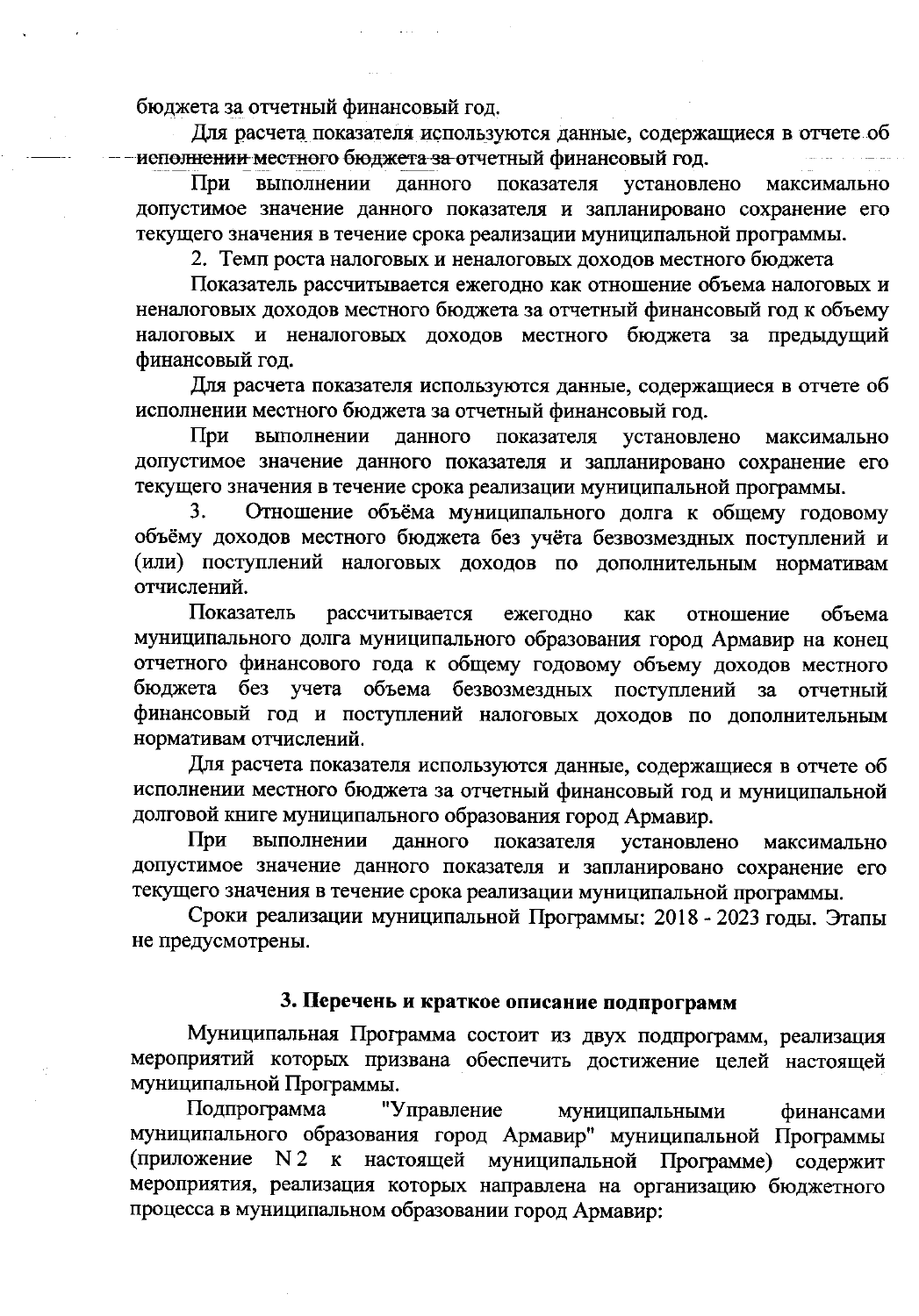планирование бюджета;

празработка проектов бюджетного прогноза на долгосрочный период;

осуществление контроля в сфере закупок в пределах закрепленных полномочий:

исполнение местного бюджета;

 $\ldots$   $\ldots$   $\ldots$   $\ldots$ 

ведение бюджетного учёта и формирования бюджетной отчётности в рамках нормативного правового регулирования и методического обеспечения в секторе муниципального управления финансами.

Подпрограмма "Управление муниципальным долгом муниципального образования город Армавир" муниципальной Программы (приложение N 3 к настоящей муниципальной Программе) содержит мероприятия, реализация направлена соблюдение принципов долговой которых на ПОЛИТИКИ муниципального образования город Армавир (далее - долговая политика), которыми являются:

сохранение объёма долговых обязательств муниципального образования город Армавир на экономически безопасном уровне;

погашение обслуживание безусловное  $\mathbf{H}$ обязательств ДОЛГОВЫХ муниципального образования город Армавир в полном объёме и в установленные сроки;

прозрачность управления муниципальным долгом доступность  $\mathbf{M}$ информации о нём.

Основными направлениями осуществления долговой политики в рамках реализации мероприятий подпрограммы "Управление муниципальным долгом муниципального образования город Армавир" муниципальной Программы являются:

использование муниципальных заимствований в целях обеспечения сбалансированного исполнения местного бюджета;

муниципальных привлечение заимствований на выгодных ДЛЯ муниципального образования город Армавир условиях, обеспечивающее соблюдение ограничений, установленных Бюджетным кодексом Российской Федерации;

привлечение бюджетных кредитов в местный бюджет от других бюджетов бюджетной системы Российской Федерации;

минимизация стоимости обслуживания муниципального долга.

Реализация отдельных мероприятий в рамках муниципальной Программы не предусмотрена.

#### 4. Обоснование ресурсного обеспечения муниципальной Программы

Реализация Программы предусматривается за счет средств местного бюджета. Потребность в финансовых ресурсах определена исходя из необходимого выполнения целевых показателей, с учетом финансовых возможностей местного бюджета.

Объемы бюджетных ассигнований местного бюджета, направляемых на финансирование мероприятий Программы, подлежат ежегодному уточнению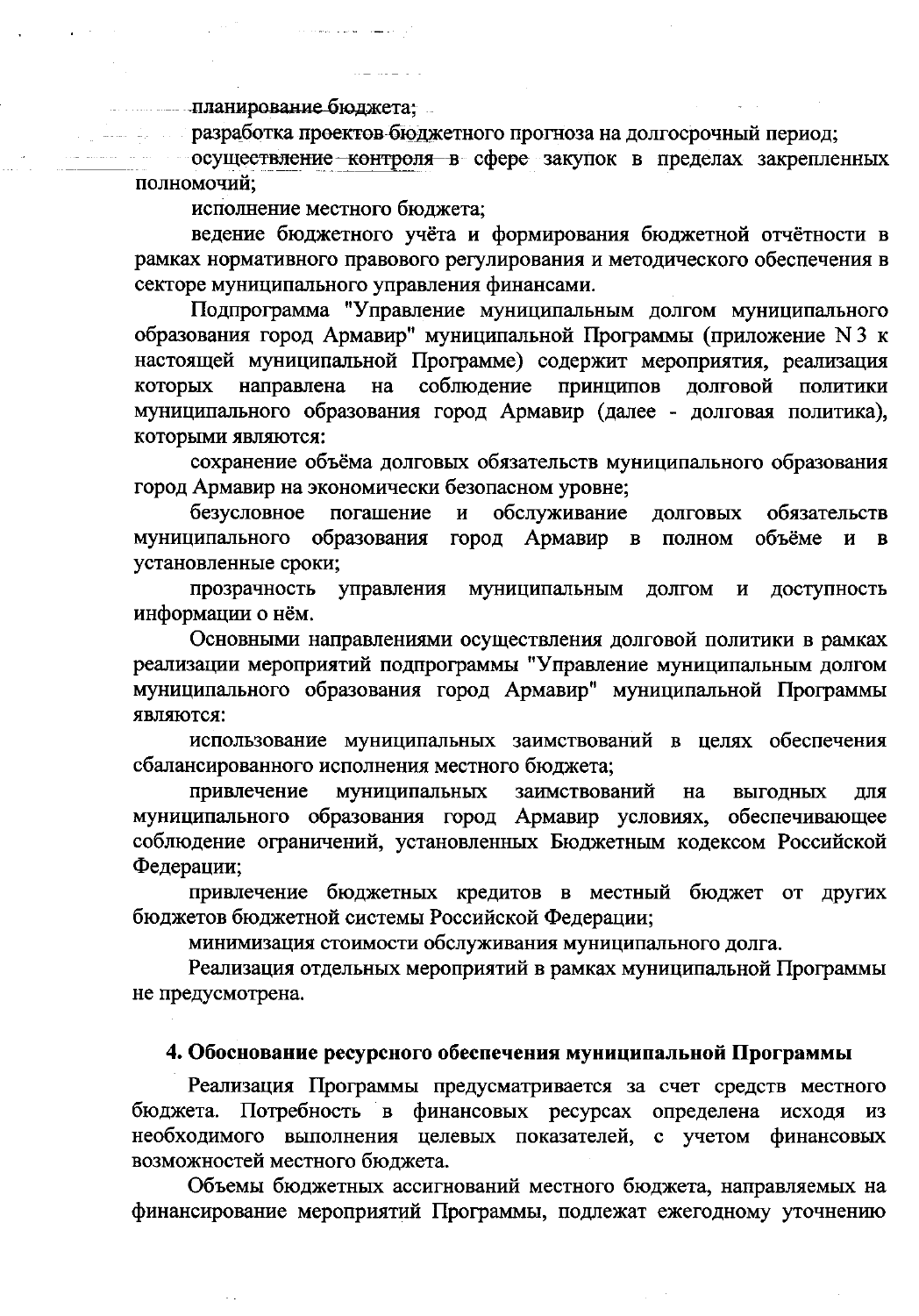при принятии решения о местном бюджете на очередной финансовый год и на плановый период.

Сведения об общем объеме финансирования Программы по годам ее реализации и объемах финансирования по подпрограммам приведены в таблице  $1.$ 

| Годы       |               |           | Объем финансирования, тыс. рублей   |         |           |
|------------|---------------|-----------|-------------------------------------|---------|-----------|
| реализации | <b>B</b> cero |           | в разрезе источников финансирования |         |           |
|            |               | федеральн | краевой                             | местный | внебюдже  |
|            |               | ый        | бюджет                              | бюджет  | тные      |
|            |               | бюджет    |                                     |         | источники |
|            |               |           |                                     |         |           |

Подпрограмма "Управление муниципальными финансами муниципального образования город Армавир"

| $2018$ год   | 19330,8  |  | 19330,8  |  |
|--------------|----------|--|----------|--|
| 2019 год     | 19330,8  |  | 19330,8  |  |
| $2020$ год   | 19330,8  |  | 19330,8  |  |
| $2021$ год   | 19330,8  |  | 19330,8  |  |
| 2022 год     | 19330,8  |  | 19330,8  |  |
| 2023 год     | 19330,8  |  | 19330,8  |  |
| Всего по     | 115984,8 |  | 115984,8 |  |
| подпрограмме |          |  |          |  |

Подпрограмма "Управление муниципальным долгом муниципального образования город Армавир"

| $2018$ год   | 53900,0  |  | 53900,0  |  |
|--------------|----------|--|----------|--|
| $2019$ год   | 52900,0  |  | 52900,0  |  |
| $2020$ год   | 51900,0  |  | 51900,0  |  |
| 2021 год     | 50900,0  |  | 50900,0  |  |
| 2022 год     | 49900,0  |  | 49900,0  |  |
| 2023 год     | 48900,0  |  | 48900,0  |  |
| Всего по     | 308400,0 |  | 308400,0 |  |
| подпрограмме |          |  |          |  |

Общий объем финансирования по муниципальной Программе

| $2018$ год   | 73230,8  |  | 73230,8  |  |
|--------------|----------|--|----------|--|
| $2019$ год   | 72230,8  |  | 72230,8  |  |
| $2020$ год   | 71230,8  |  | 71230,8  |  |
| 2021 год     | 70230,8  |  | 70230,8  |  |
| $2022$ год   | 69230,8  |  | 69230,8  |  |
| 2023 год     | 68230,8  |  | 68230,8  |  |
| Всего по     | 424384,8 |  | 424384,8 |  |
| муниципальн  |          |  |          |  |
| ой Программе |          |  |          |  |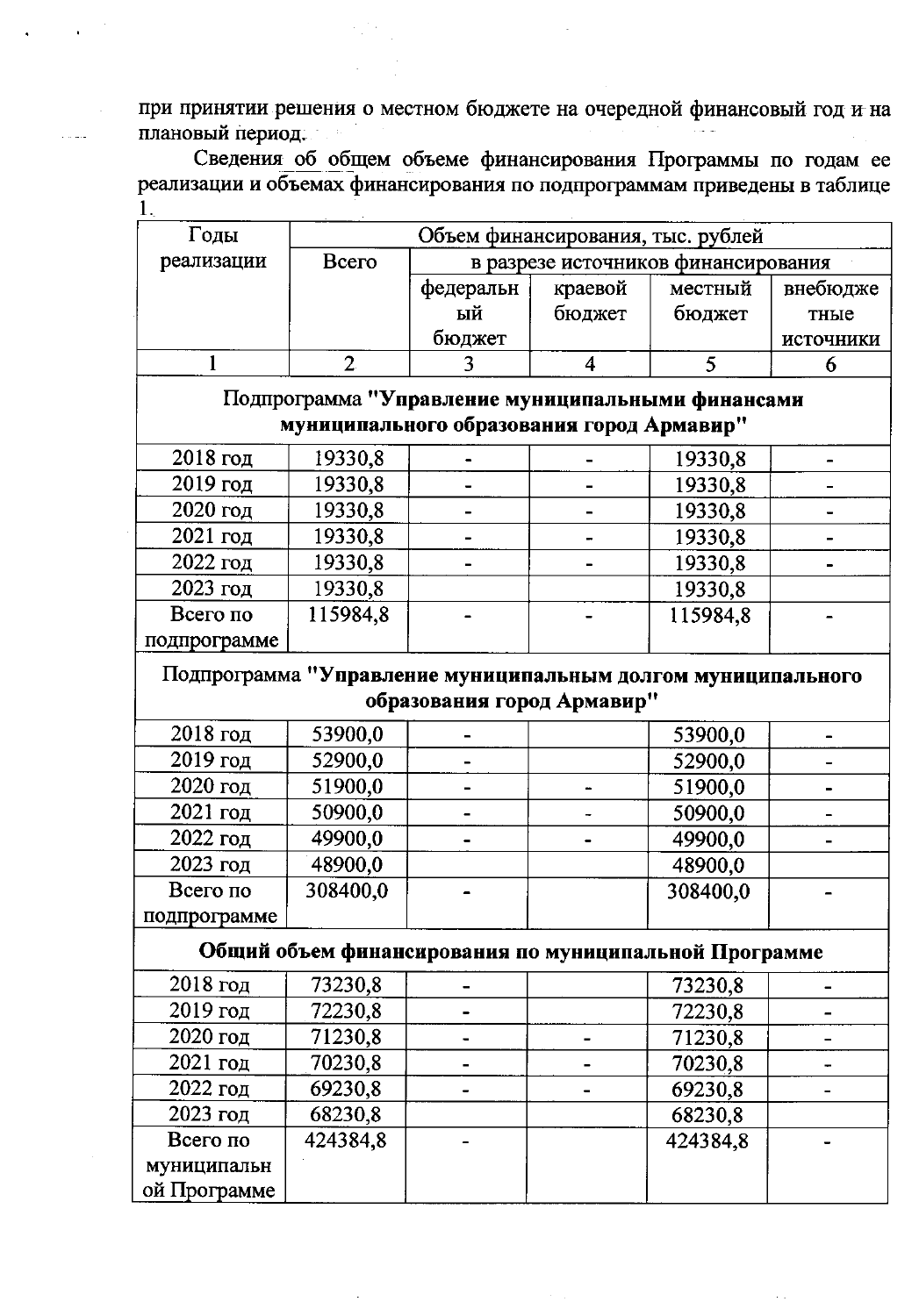#### - 5. Методика оценки эффективности реализации Программы

Методика оценки эффективности реализации муниципальной программы осуществляется соответствии постановлением  $\mathbf{B}$  $\mathbf{C}$ администрации муниципального образования город Армавир от 31 июля 2017 года № 1628 «Об утверждении Порядка принятия решения о разработке, формирования, реализации и оценки эффективности реализации муниципальных программ муниципального образования город Армавир».

#### 6. Механизм реализации Программы и контроль за её выполнением

Реализация муниципальной программы осуществляется путём мероприятий в составе, выполнения содержании, объёмах  $\mathbf{H}$ сроках, предусмотренных в подпрограммах муниципальной программы.

Общее управление муниципальной программой осуществляет координатор муниципальной программы финансовое управление.  $\overline{\phantom{m}}$ 

Координатор муниципальной программы в процессе её реализации:

формирует структуру Программы;

организует реализацию Программы;

координацию организует деятельности участников мероприятий Программы;

принимает решение о внесении в установленном порядке изменений в Программу;

осуществляет подготовку предложений по объемам и источникам финансирования реализации Программы на основании предложений участников Программы;

осуществляет мониторинг и анализ отчетов участников мероприятий Программы;

ежегодно в установленном порядке принимает меры по уточнению целевых показателей и затрат по программным мероприятиям, механизму реализации Программы, составу участников;

ежеквартально, до 20-го числа месяца, следующего за отчетным кварталом, представляет управление  $\, {\bf B} \,$ экономического развития администрации муниципального образования город Армавир заполненные отчетные формы мониторинга Программы;

ежегодно, до 15 февраля года, следующего за отчетным годом, направляет  $\, {\bf B}$ управление экономического развития администрации муниципального образования город Армавир доклад о ходе реализации и об оценке эффективности реализации Программы на бумажных и электронных носителях;

организует информационную и разъяснительную работу, направленную на освещение целей и задач Программы;

обеспечивает регистрацию Программы  $\mathbf{B}$ федеральном peecrpe документов стратегического планирования в соответствии с Федеральным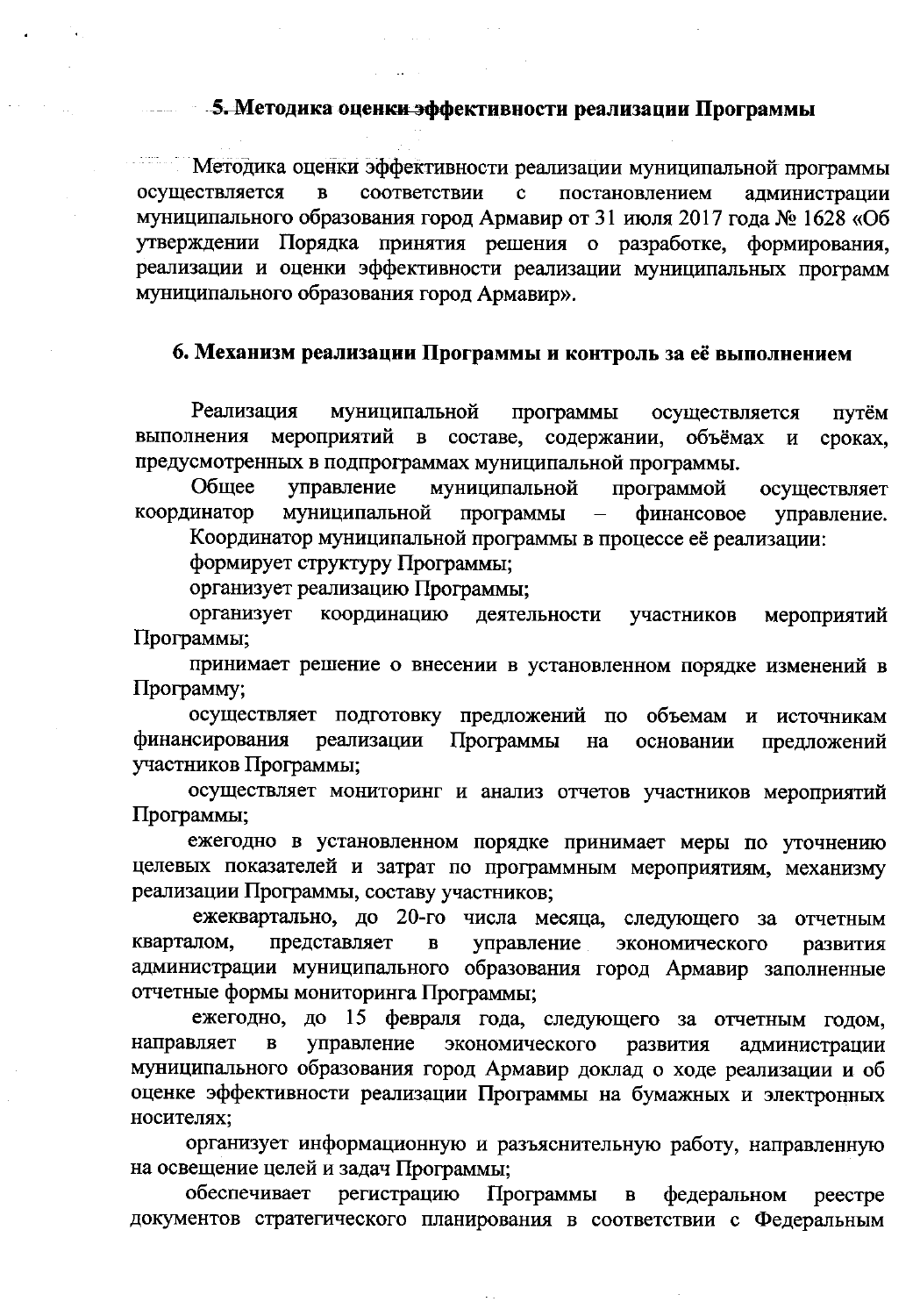законом от 28 июня 2014 года № 172 – ФЗ «О стратегическом планировании в Российской Федерации»;

организует размещение информации о ходе реализации и достигнутых результатах Программы на официальном сайте в сети Интернет;

осуществляет иные полномочия, установленные Программой.

Действие муниципальной Программы прекращается по выполнении в установленные сроки мероприятий подпрограмм муниципальной Программы, а также при досрочном их выполнении.

Реализация отдельных мероприятий Программы,  $\overline{10}$ которым предусмотрено финансирование, осуществляется на основании муниципальных контрактов (договоров) на поставку товаров, выполнение работ, оказание услуг для муниципальных нужд в соответствии с Федеральным законом от 5 апреля 2013 года№ 44-ФЗ «О контрактной системе в сфере закупок товаров, работ, услуг для обеспечения государственных и муниципальных нужд».

Контроль за выполнением Программы осуществляется заместителем главы муниципального образования город Армавир, начальником финансового управления.

Заместитель главы муниципального образования город Армавир, начальник финансового управления

М.А.Шуваева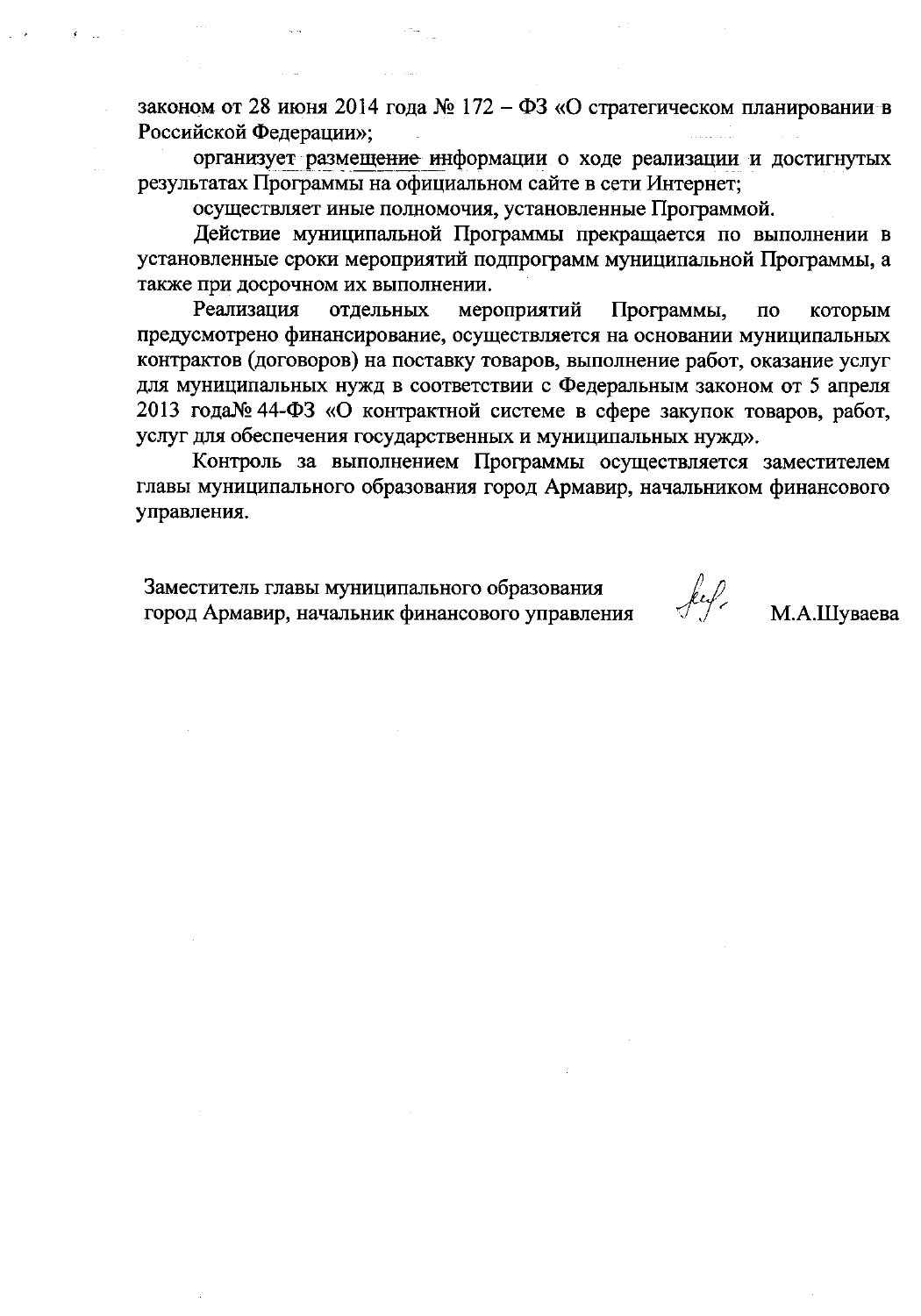| Приложение N 1                                                                                                                           |                                                                                           |                               | 2023                |                          |                                                                                              |                                                                                           |                           | He               | менее                | 88                                                |               |                      |                    |                  | 103,6              |             |
|------------------------------------------------------------------------------------------------------------------------------------------|-------------------------------------------------------------------------------------------|-------------------------------|---------------------|--------------------------|----------------------------------------------------------------------------------------------|-------------------------------------------------------------------------------------------|---------------------------|------------------|----------------------|---------------------------------------------------|---------------|----------------------|--------------------|------------------|--------------------|-------------|
|                                                                                                                                          |                                                                                           |                               | 2022                | $\overline{\phantom{0}}$ |                                                                                              |                                                                                           |                           | H <sub>c</sub>   | менее                | 88                                                |               |                      |                    |                  | 103,6              |             |
| образования город Армавир «Управление<br>к муниципальной программе муниципального<br>муниципальными финансами<br>и муниципальным долгом» |                                                                                           | Значение показателей по годам | 2021                | ⌒                        |                                                                                              |                                                                                           |                           | He               | менее                | 88                                                |               |                      |                    |                  | 100,2              |             |
|                                                                                                                                          |                                                                                           |                               | 2020                | ∞                        |                                                                                              |                                                                                           |                           | H <sub>c</sub>   | менее                | 87                                                |               |                      |                    |                  | 100,7              |             |
|                                                                                                                                          |                                                                                           |                               | 2019                |                          |                                                                                              |                                                                                           |                           | H <sub>c</sub>   | MeHee                | 86                                                |               |                      |                    |                  | 101,4              |             |
|                                                                                                                                          | и и муниципальным долгом»                                                                 |                               | 2018                | $\bullet$                |                                                                                              |                                                                                           | образовании город Армавир | H <sub>c</sub>   | MeHee                | 85                                                |               |                      |                    |                  | 102,4              |             |
|                                                                                                                                          | Целевые показатели                                                                        |                               | 2016                | 5                        |                                                                                              |                                                                                           |                           | 84,1             |                      |                                                   |               |                      |                    |                  | 104,8              |             |
|                                                                                                                                          |                                                                                           | craryc                        |                     | 4                        |                                                                                              |                                                                                           |                           | $\mathbf{c}$     |                      |                                                   |               |                      |                    |                  | $\mathbf{\hat{z}}$ |             |
|                                                                                                                                          | финансам                                                                                  | Единица                       | измерения           | S                        |                                                                                              |                                                                                           |                           | процент          |                      |                                                   |               |                      |                    |                  | процент            |             |
|                                                                                                                                          | муницильной программы муниципального образования город Армавир «Управление муниципальными | Наименование                  | целевого показателя | $\mathbf{\Omega}$        | Муниципальная программа «Уп <b>равление муниципальными финансами и муниципальным</b> долгом» | Задача: Совершенствование организации и осуществление бюджетного процесса в муниципальном |                           | расходов<br>Доля | бюджета,<br>MecTHOFO | $\boldsymbol{\alpha}$<br>сформированных<br>рамках | муниципальных | в общем<br>программ, | расходов<br>объёме | местного бюджета | Темп роста         | налоговых и |
|                                                                                                                                          |                                                                                           | $N \pi/\pi$                   |                     |                          |                                                                                              |                                                                                           |                           | $\mathbf{1}$     |                      |                                                   |               |                      |                    |                  | 1.2                |             |

 $\hat{f}$  , and  $\hat{f}$  , and  $\hat{f}$  , and  $\hat{f}$  , and  $\hat{f}$  , and  $\hat{f}$  , and  $\hat{f}$  , and  $\hat{f}$ 

الأرساليات

 $\zeta$ 

enti t<del>ri provinci p</del>ersoni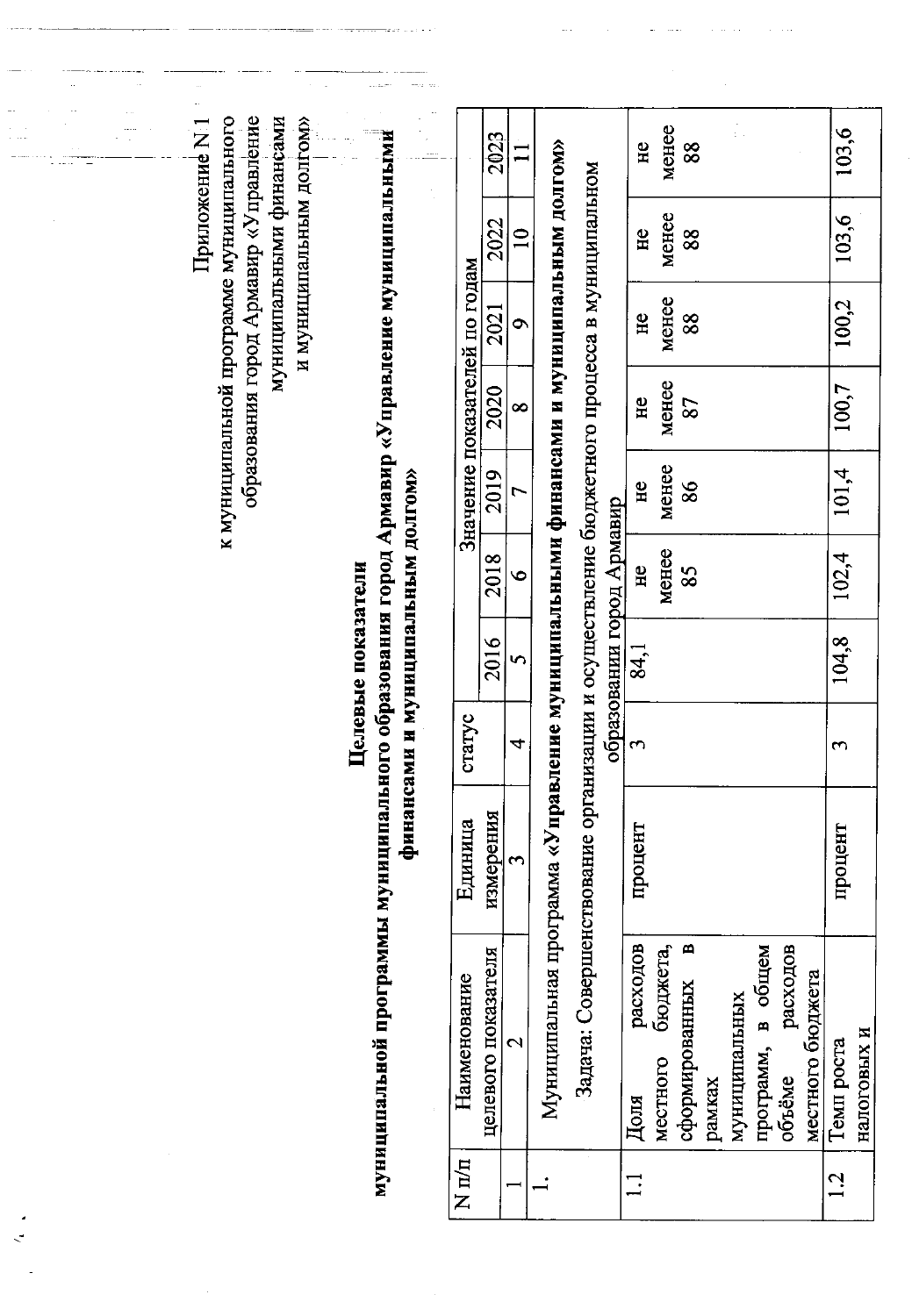|                                            |                                                               |                               |                |                |                 |                  |                   | $\mathbf{v} \rightarrow$ |                     |             |                   |                   |            |            |                                                         |          |                    |                  |                |             |         |                    |               |                   |
|--------------------------------------------|---------------------------------------------------------------|-------------------------------|----------------|----------------|-----------------|------------------|-------------------|--------------------------|---------------------|-------------|-------------------|-------------------|------------|------------|---------------------------------------------------------|----------|--------------------|------------------|----------------|-------------|---------|--------------------|---------------|-------------------|
|                                            |                                                               | HC                            | более          | 100            |                 |                  |                   |                          |                     |             |                   |                   |            |            |                                                         |          | 100                |                  |                |             |         | He                 | менее         | $\mathcal{S}$     |
|                                            |                                                               | He                            | более          | 100            |                 |                  |                   |                          |                     |             |                   |                   |            |            |                                                         |          | 100                |                  |                |             |         | He                 | менее         | 95                |
|                                            |                                                               | He                            | более          | 100            |                 |                  |                   |                          |                     |             |                   |                   |            |            |                                                         |          | 100                |                  |                |             |         | H <sub>c</sub>     | менее         | 95                |
|                                            |                                                               | He                            | более          | 100            |                 |                  |                   |                          |                     |             |                   |                   |            |            |                                                         |          | 100                |                  |                |             |         | He                 | менее         | 95                |
|                                            | муниципальным долгом муниципального образования город Армавир | H <sub>e</sub>                | более          | 100            |                 |                  |                   |                          |                     |             |                   |                   |            |            | муницильными финансами муниципального образования город |          | $\overline{100}$   |                  |                |             |         | He                 | менее         | 95                |
|                                            |                                                               | He                            | более          | 100            |                 |                  |                   |                          |                     |             |                   |                   |            | riji d     |                                                         |          | 100                |                  |                |             |         | He                 | MeHee         | 95                |
|                                            |                                                               | $\frac{4}{3}$                 |                |                |                 |                  |                   |                          |                     |             |                   |                   |            |            |                                                         | Армавир" | 99,2               |                  |                |             |         | 96,8               |               |                   |
|                                            |                                                               | 3                             |                |                |                 |                  |                   |                          |                     |             |                   |                   |            |            |                                                         |          | S                  |                  |                |             |         | $\sim$             |               |                   |
|                                            |                                                               | процент                       |                |                |                 |                  |                   |                          |                     |             |                   |                   |            |            |                                                         |          | процент            |                  |                |             |         | процент            |               |                   |
| доходов местного<br>неналоговых<br>бюджета | Задача: Эффективное управление                                | Отношение объёма              | муниципального | долга к общему | годовому объёму | доходов местного | бюджета без учёта | безвозмездных            | поступлений и (или) | поступлений | налоговых доходов | по дополнительным | нормативам | отчислений | Подпрограмма № 1 "Управленне                            |          | Уровень исполнения | местного бюджета | по налоговым и | неналоговым | доходам | Уровень исполнения | общего объёма | расходов местного |
|                                            |                                                               | $\mathbf{1} \cdot \mathbf{3}$ |                |                |                 |                  |                   |                          |                     |             |                   |                   |            |            | નં                                                      |          | $\overline{2.1}$   |                  |                |             |         | 2.2                |               |                   |

أنستنسب أساء أراد

<u>Listen voormal</u>

 $\mathcal{A}^{\mathcal{A}}$ 

 $\frac{1}{2} \frac{1}{2} \frac{1}{2} \frac{1}{2}$ 

 $\frac{1}{2}$ 

 $\langle \cdots \cdots \rangle_{\alpha}$  is a decay

 $\langle \cdots \rangle$  ,  $\omega_{\rm eff}$ 

 $\begin{split} \mathcal{L}^{(1)}(t) & = \mathcal{L}^{(1)}(t) \\ & = \mathcal{L}^{(1)}(t) \\ & = \mathcal{L}^{(1)}(t) \end{split}$ 

 $\hat{\mathbf{a}}$ 

 $\omega_{\rm{eff}}$  .

 $\sim$ 

 $\sim \eta_{\rm c}$  .

 $\bar{\beta}$ 

 $\sim$   $\sim$ 

 $\frac{1}{2} \left( \frac{1}{2} \right)$ 

 $\sim$   $\sim$ 

 $\label{eq:2} \frac{1}{\sqrt{2}}\sum_{i=1}^n\frac{1}{\sqrt{2}}\sum_{i=1}^n\frac{1}{\sqrt{2}}\sum_{i=1}^n\frac{1}{\sqrt{2}}\sum_{i=1}^n\frac{1}{\sqrt{2}}\sum_{i=1}^n\frac{1}{\sqrt{2}}\sum_{i=1}^n\frac{1}{\sqrt{2}}\sum_{i=1}^n\frac{1}{\sqrt{2}}\sum_{i=1}^n\frac{1}{\sqrt{2}}\sum_{i=1}^n\frac{1}{\sqrt{2}}\sum_{i=1}^n\frac{1}{\sqrt{2}}\sum_{i=1}^n\frac{1$ 

 $\sim$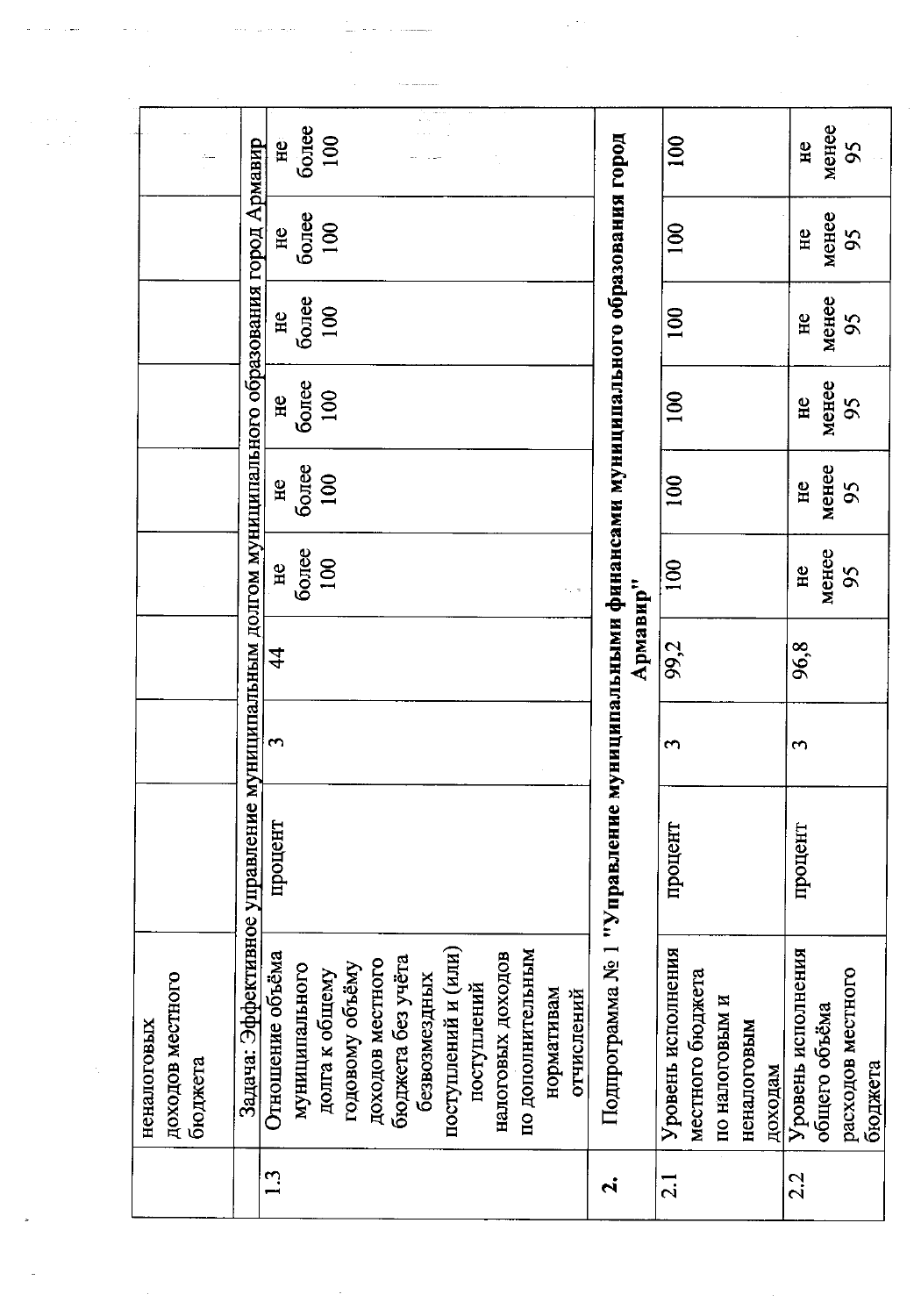| 0                                 |                                   |                                     |                            |                   |              |               |                  |           |                    | $\overline{100}$            |            |             |               |                |                   |         |               |                   |               |                |                   |                |                    |                    |
|-----------------------------------|-----------------------------------|-------------------------------------|----------------------------|-------------------|--------------|---------------|------------------|-----------|--------------------|-----------------------------|------------|-------------|---------------|----------------|-------------------|---------|---------------|-------------------|---------------|----------------|-------------------|----------------|--------------------|--------------------|
| ᅌ                                 |                                   |                                     |                            | 0                 |              |               |                  |           |                    | 100                         |            |             |               |                |                   |         |               |                   |               |                |                   |                |                    |                    |
| 0                                 |                                   |                                     |                            | 0                 |              |               |                  |           |                    | 100                         |            |             |               |                |                   |         |               |                   |               |                |                   |                |                    |                    |
| 0                                 |                                   |                                     |                            | 0                 |              |               |                  |           |                    | 100                         |            |             |               |                |                   |         |               |                   |               |                |                   |                |                    |                    |
| $\bullet$                         |                                   |                                     |                            | 0                 |              |               |                  |           |                    | 100                         |            |             |               |                |                   |         |               |                   |               |                |                   |                |                    |                    |
|                                   |                                   |                                     |                            |                   |              |               |                  |           |                    | $\overline{\phantom{0}100}$ |            |             |               |                |                   |         |               |                   |               |                |                   |                |                    |                    |
| $\bullet$                         |                                   |                                     |                            | 0                 |              |               |                  |           |                    | $\mathbf{S}$                |            |             |               |                |                   |         |               |                   |               |                |                   |                |                    |                    |
| 3                                 |                                   |                                     |                            | m                 |              |               |                  |           |                    | $\sim$                      |            |             |               |                |                   |         |               |                   |               |                |                   |                |                    |                    |
| процент                           |                                   |                                     |                            | процент           |              |               |                  |           |                    | процент                     |            |             |               |                |                   |         |               |                   |               |                |                   |                |                    |                    |
| Доля просроченной<br>кредиторской | местного бюджета<br>задолженности | по оплате труда и<br>начислениям на | выплаты по оплате<br>труда | Доля просроченной | кредиторской | задолженности | местного бюджета | по оплате | коммунальных услуг | Доля размещённой            | финансовым | управлением | администрации | муниципального | образования город | Армавир | информации на | официальном сайте | администрации | муниципального | образования город | Армавир в сети | Интернет от общего | объёма информации, |
| 2.3                               |                                   |                                     |                            | 2.4               |              |               |                  |           |                    | 2.5                         |            |             |               |                |                   |         |               |                   |               |                |                   |                |                    |                    |

 $\sim 10^6$ 

 $\mathcal{L}_{\mathcal{A}}$ 

 $\label{eq:2} \frac{1}{2} \sum_{i=1}^n \frac{1}{2} \sum_{j=1}^n \frac{1}{2} \sum_{j=1}^n \frac{1}{2} \sum_{j=1}^n \frac{1}{2} \sum_{j=1}^n \frac{1}{2} \sum_{j=1}^n \frac{1}{2} \sum_{j=1}^n \frac{1}{2} \sum_{j=1}^n \frac{1}{2} \sum_{j=1}^n \frac{1}{2} \sum_{j=1}^n \frac{1}{2} \sum_{j=1}^n \frac{1}{2} \sum_{j=1}^n \frac{1}{2} \sum_{j=1}^n \frac{1}{$ 

لأنابذ والأولاء

 $\frac{1}{2}$ 

 $\omega$  and  $\omega$ 

 $\frac{1}{2} \frac{1}{2} \frac{1}{2} \frac{1}{2}$ 

 $\sim$  1004  $\sim$ 

 $\sim 3\%$  $\begin{aligned} \mathcal{L}_{\text{max}}(\mathcal{L}_{\text{max}}, \mathcal{L}_{\text{max}}) &\geq 0. \end{aligned}$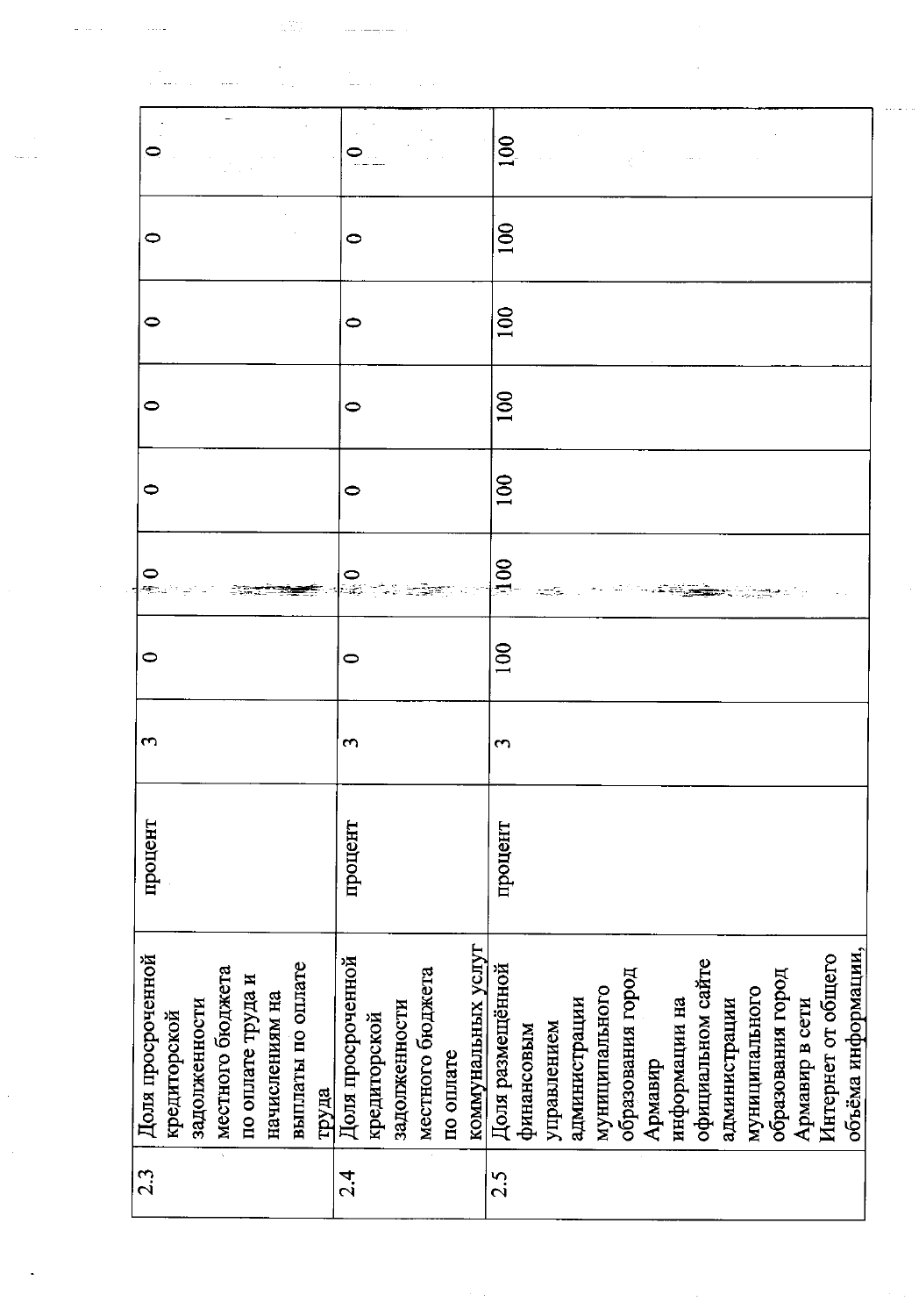|                                              |                             |                                                    |                                  | $\tau_*\mathbb{Z}$        |                            |                |             |                               |                 |                                    |             |                   |          |                  |                                                                             |                  |             |
|----------------------------------------------|-----------------------------|----------------------------------------------------|----------------------------------|---------------------------|----------------------------|----------------|-------------|-------------------------------|-----------------|------------------------------------|-------------|-------------------|----------|------------------|-----------------------------------------------------------------------------|------------------|-------------|
|                                              |                             |                                                    |                                  |                           |                            |                |             |                               |                 |                                    |             |                   |          |                  |                                                                             |                  |             |
|                                              | 30                          |                                                    |                                  |                           |                            | 100            |             |                               |                 |                                    |             |                   |          |                  |                                                                             | H <sub>c</sub>   | более       |
|                                              | 30                          |                                                    |                                  |                           |                            | 100            |             |                               |                 |                                    |             |                   |          |                  |                                                                             | H <sup>c</sup>   | более       |
|                                              | $\overline{30}$             |                                                    |                                  |                           |                            | 100            |             |                               |                 |                                    |             |                   |          |                  |                                                                             | He               | более       |
|                                              | 30                          |                                                    |                                  |                           |                            | 100            |             |                               |                 |                                    |             |                   |          |                  |                                                                             | H <sub>c</sub>   | более       |
|                                              | 30                          |                                                    |                                  |                           |                            | 100            |             |                               |                 |                                    |             |                   |          |                  |                                                                             | H <sub>c</sub>   | более       |
|                                              | 30                          |                                                    |                                  |                           |                            | $\frac{8}{10}$ |             |                               |                 |                                    |             |                   |          | Подпрограмма № 2 |                                                                             | не<br>более      |             |
|                                              | 30                          |                                                    |                                  |                           |                            | 100            |             |                               |                 |                                    |             |                   |          |                  |                                                                             | 3,9              |             |
|                                              | $\mathbf{c}$                |                                                    |                                  |                           |                            | S              |             |                               |                 |                                    |             |                   |          |                  |                                                                             | 3                |             |
|                                              | процент                     |                                                    |                                  |                           |                            | процент        |             |                               |                 |                                    |             |                   |          |                  | "Управление муниципальным долгом муницијцального образования город Армавир" | процент          |             |
| опубликованию<br>обязательному<br>подлежащей | Удельный вес<br>проведенных | проверок в сфере<br>закупок органом<br>внутреннего | контроля к общему<br>финансового | проведенных<br>количеству | контрольных<br>мероприятий | Удельный вес   | контрольных | уполномоченным<br>мероприятий | органом в сфере | запланированных<br>закупок к числу | мероприятий | мэшүмэт в текущем | периоде) |                  |                                                                             | Отношение объёма | расходов на |
|                                              | 2.6                         |                                                    |                                  |                           |                            | 2.7            |             |                               |                 |                                    |             |                   |          | ကိ               |                                                                             | $\frac{1}{3}$ .  |             |

 $\mathbb{R}^2$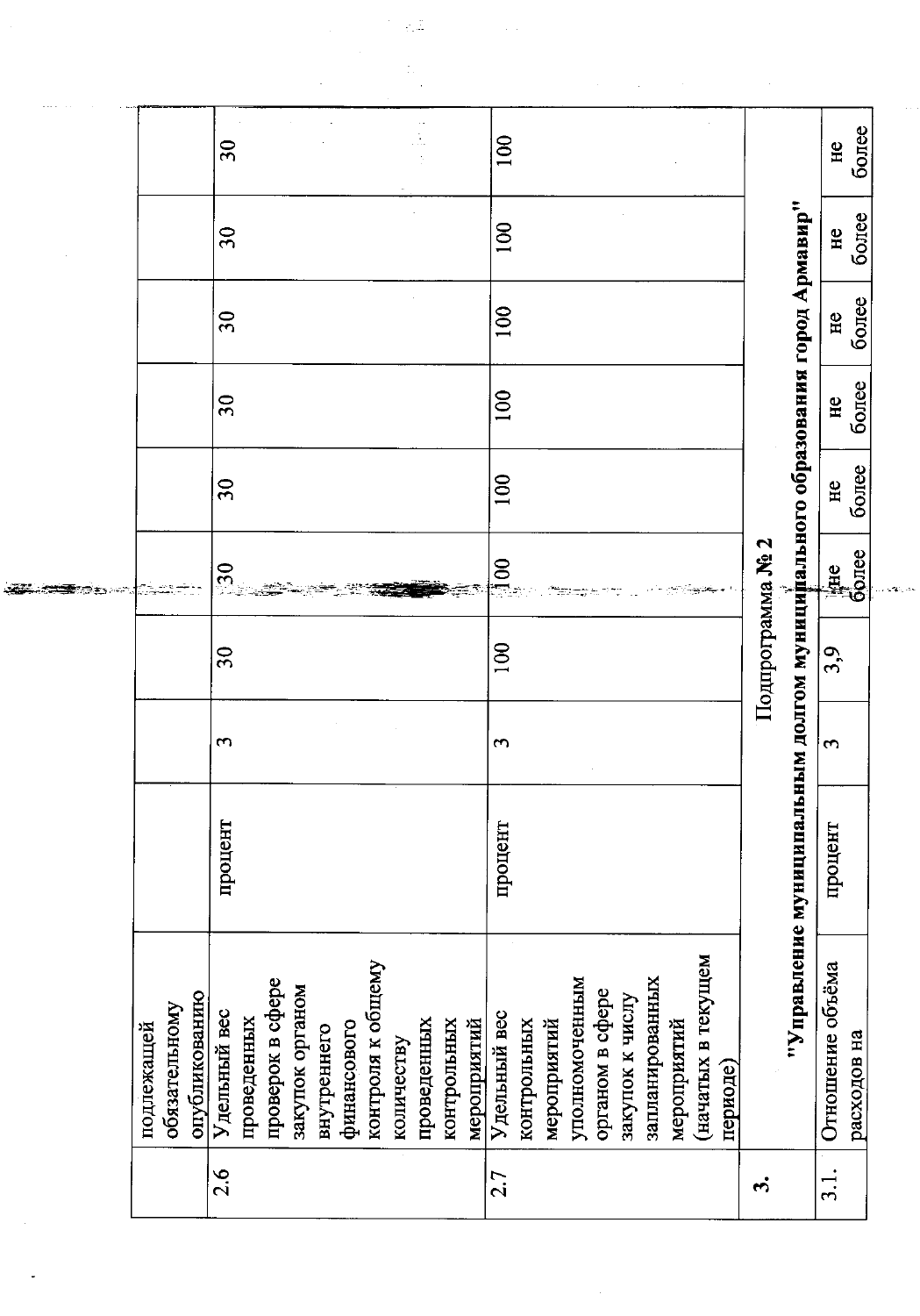| S                             |                                  |                   |             |                    |                   |                   |                 |                    |          |                   |            |           | $rac{16}{60}$                             |                   |                     |                    |                    |                     |           |               |               |                |                   |                  |                   |                      |               |
|-------------------------------|----------------------------------|-------------------|-------------|--------------------|-------------------|-------------------|-----------------|--------------------|----------|-------------------|------------|-----------|-------------------------------------------|-------------------|---------------------|--------------------|--------------------|---------------------|-----------|---------------|---------------|----------------|-------------------|------------------|-------------------|----------------------|---------------|
| S                             |                                  |                   |             |                    |                   |                   |                 |                    |          |                   |            |           | $rac{1}{\sqrt{2}}$<br>$rac{10}{\sqrt{2}}$ |                   |                     |                    |                    |                     |           |               |               |                |                   |                  |                   |                      |               |
| S                             |                                  |                   |             |                    |                   |                   |                 |                    |          |                   |            |           | H <sub>c</sub>                            | $6$ onee          |                     |                    |                    |                     |           |               |               |                |                   |                  |                   |                      |               |
| n                             |                                  |                   |             |                    |                   |                   |                 |                    |          |                   |            |           | $rac{16}{60}$                             |                   |                     |                    |                    |                     |           |               |               |                |                   |                  |                   |                      |               |
| n<br>$\overline{\phantom{0}}$ |                                  |                   |             |                    |                   |                   |                 |                    |          |                   |            |           | $rac{1}{\sqrt{10}}$                       |                   |                     |                    |                    |                     |           |               |               |                |                   |                  |                   |                      |               |
| n                             |                                  |                   |             |                    |                   |                   |                 |                    |          |                   |            |           | E                                         | лее               |                     |                    |                    |                     |           |               |               |                |                   |                  |                   |                      |               |
|                               |                                  |                   |             |                    |                   |                   |                 |                    |          |                   |            |           | 52                                        |                   |                     |                    |                    |                     |           |               |               |                |                   |                  |                   |                      |               |
|                               |                                  |                   |             |                    |                   |                   |                 |                    |          |                   |            |           | u,                                        |                   |                     |                    |                    |                     |           |               |               |                |                   |                  |                   |                      |               |
|                               |                                  |                   |             |                    |                   |                   |                 |                    |          |                   |            |           | процент                                   |                   |                     |                    |                    |                     |           |               |               |                |                   |                  |                   |                      |               |
| обслуживание                  | муниципального<br>долга к объёму | расходов местного | бюджета, за | исключением объёма | расходов, которые | осуществляются за | счёт субвенций, | предоставляемых из | бюджетов | бюджетной системы | Российской | Федерации | Отношение                                 | дефицита местного | бюджета (за вычетом | объёма поступлений | от продажи акций и | иных форм участия в | капитале, | находящихся в | собственности | муниципального | образования город | Армавир, и (или) | снижения остатков | средств на счётах по | учёту средств |
|                               |                                  |                   |             |                    |                   |                   |                 |                    |          |                   |            |           | 3.2                                       |                   |                     |                    |                    |                     |           |               |               |                |                   |                  |                   |                      |               |

 $\mathbb{I}_2, \mathbb{S}^2$ 

 $\mathcal{A}$ 

 $\mathcal{L}^{\mathcal{L}}$ 

 $\begin{aligned} \frac{\partial \mathbf{u}}{\partial \mathbf{v}} &= \frac{\partial \mathbf{v}}{\partial \mathbf{v}} \end{aligned}$ 

 $\sim 10^{11}$  and  $\sim$ 

 $\sim 10^6$ 

 $\frac{1}{2} \sum_{i=1}^{n} \frac{1}{i} \sum_{j=1}^{n} \frac{1}{j} \sum_{j=1}^{n} \frac{1}{j} \sum_{j=1}^{n} \frac{1}{j} \sum_{j=1}^{n} \frac{1}{j} \sum_{j=1}^{n} \frac{1}{j} \sum_{j=1}^{n} \frac{1}{j} \sum_{j=1}^{n} \frac{1}{j} \sum_{j=1}^{n} \frac{1}{j} \sum_{j=1}^{n} \frac{1}{j} \sum_{j=1}^{n} \frac{1}{j} \sum_{j=1}^{n} \frac{1}{j} \sum_{j=1}^{n$ 

 $\hat{\mathcal{A}}_{\text{max}}$ 

 $\Delta \phi_{\rm{eff}}$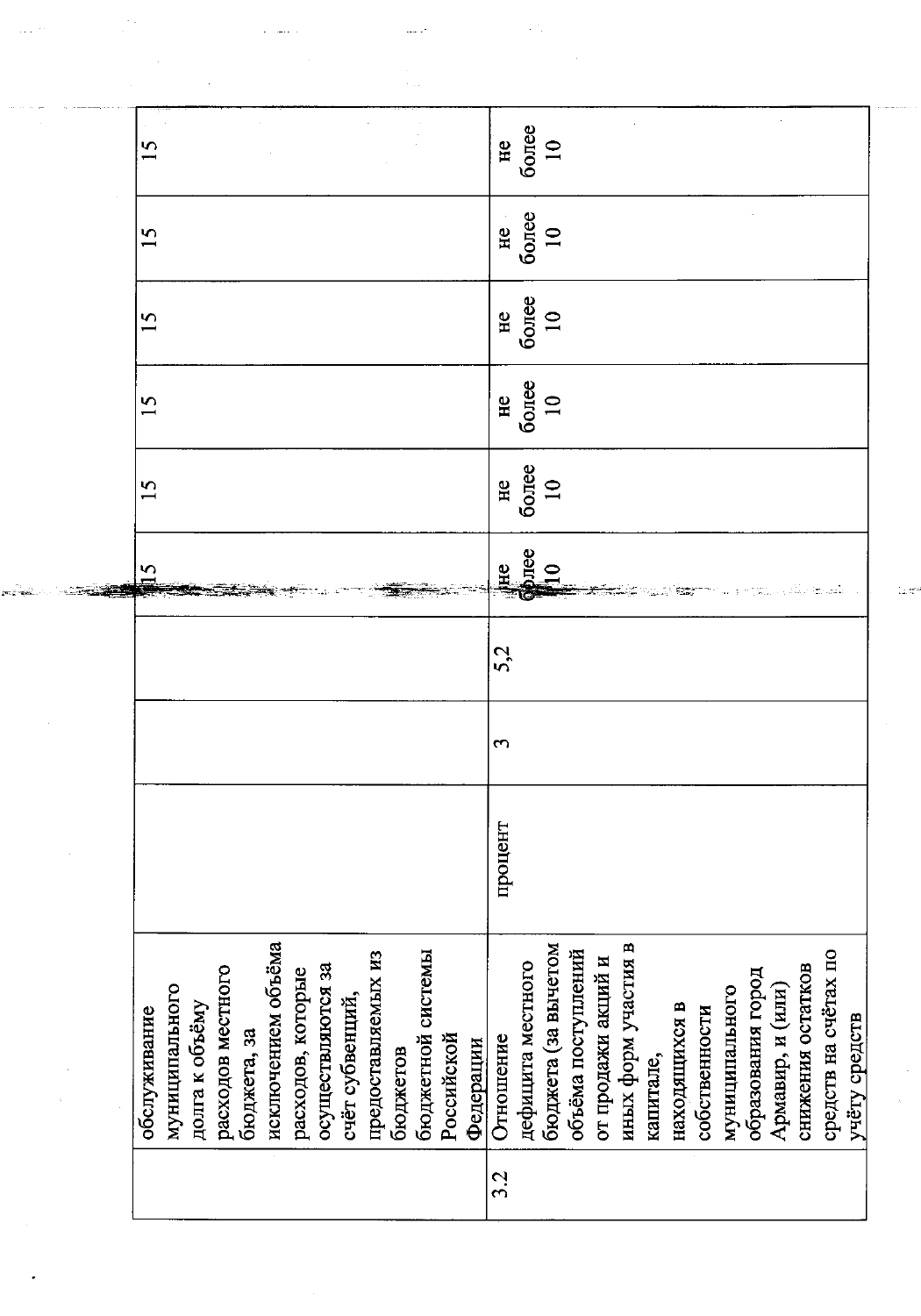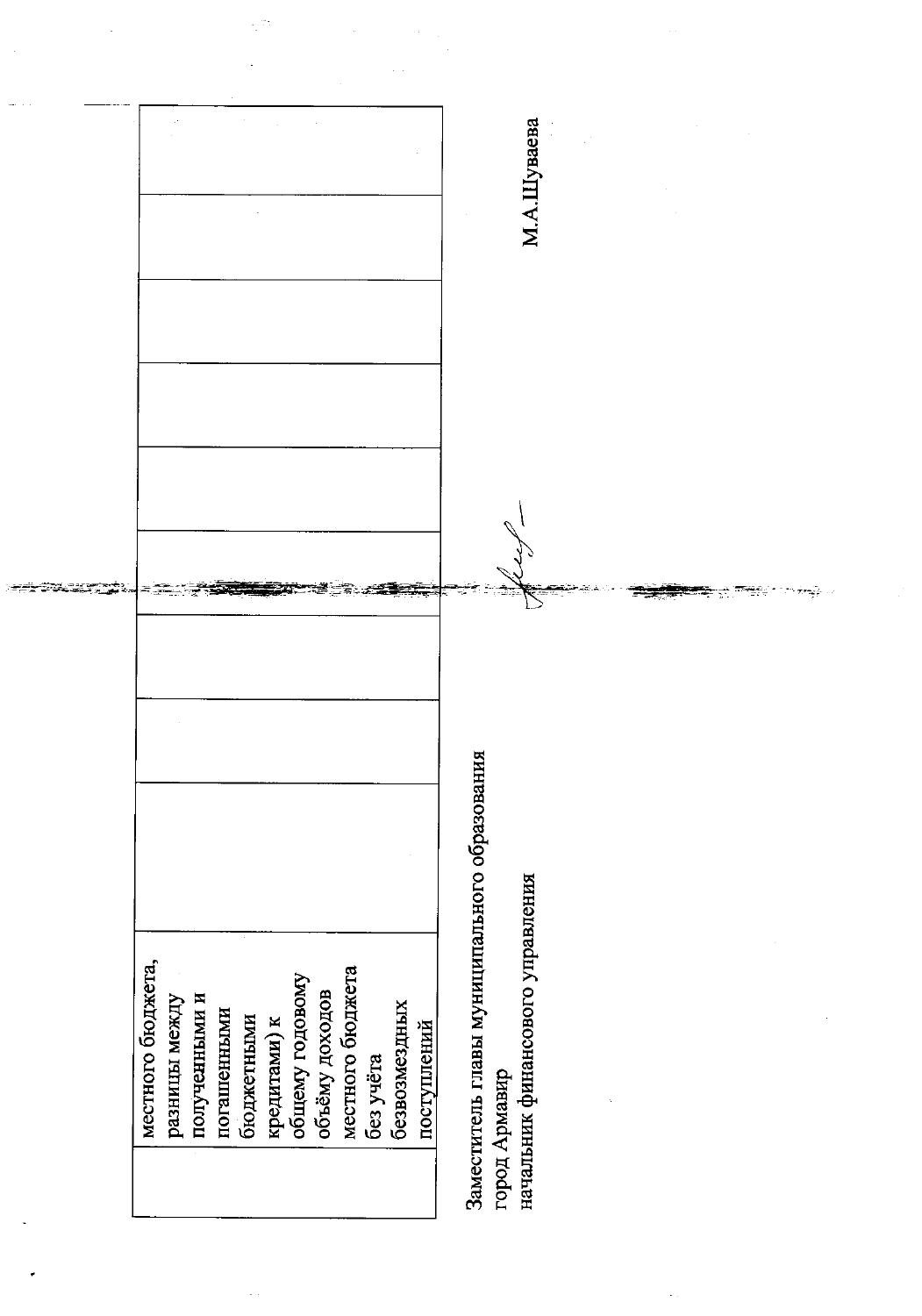Приложение N 2 - - - - - - к муниципальной программе муниципального образования город Армавир "Управление муниципальными финансами и муниципальным долгом"

## Подпрограмма

المخالق المستحق فقفات الممتاعات

î

<u> 1960 - Andrea Stadtweiser, fransk politiker (d. 19</u>

- Song Alberta (1958)

# «Управление муниципальными финансами муниципального образования город Армавир»

### Паспорт

# подпрограммы «Управление муниципальными финансами муниципального образования город Армавир»

| Координатор       | Финансовое управление администрации                 |  |  |  |  |  |
|-------------------|-----------------------------------------------------|--|--|--|--|--|
| подпрограммы      | муниципального образования город Армавир            |  |  |  |  |  |
| Участники         | Финансовое управление администрации                 |  |  |  |  |  |
| подпрограммы      | муниципального образования город Армавир            |  |  |  |  |  |
| Цели подпрограммы | Совершенствование организации и осуществление       |  |  |  |  |  |
|                   | бюджетного процесса в муниципальном образовании     |  |  |  |  |  |
|                   | город Армавир                                       |  |  |  |  |  |
| Задачи            | Создание условий для обеспечения сбалансированности |  |  |  |  |  |
| подпрограммы      | местного бюджета и эффективности использования      |  |  |  |  |  |
|                   | бюджетных средств;                                  |  |  |  |  |  |
|                   | Реализация механизмов обеспечения открытости и      |  |  |  |  |  |
|                   | доступности информации о бюджетном процессе,        |  |  |  |  |  |
|                   | осуществляемом в муниципальном образовании город    |  |  |  |  |  |
|                   | Армавир                                             |  |  |  |  |  |
| Перечень целевых  | Уровень исполнения местного бюджета по налоговым и  |  |  |  |  |  |
| показателей       | неналоговым доходам                                 |  |  |  |  |  |
| подпрограммы      | Уровень исполнения общего объёма расходов местного  |  |  |  |  |  |
|                   | бюджета                                             |  |  |  |  |  |
|                   | Доля просроченной кредиторской задолженности        |  |  |  |  |  |
|                   | местного бюджета                                    |  |  |  |  |  |
|                   | по оплате труда и начислениям на выплаты по оплате  |  |  |  |  |  |
|                   | труда                                               |  |  |  |  |  |
|                   | Доля<br>просроченной кредиторской задолженности     |  |  |  |  |  |
|                   | местного бюджета по оплате коммунальных услуг       |  |  |  |  |  |
|                   | Доля<br>размещённой<br>финансовым<br>управлением    |  |  |  |  |  |
|                   | администрации муниципального образования город      |  |  |  |  |  |
|                   | Армавир информации на<br>официальном<br>сайте       |  |  |  |  |  |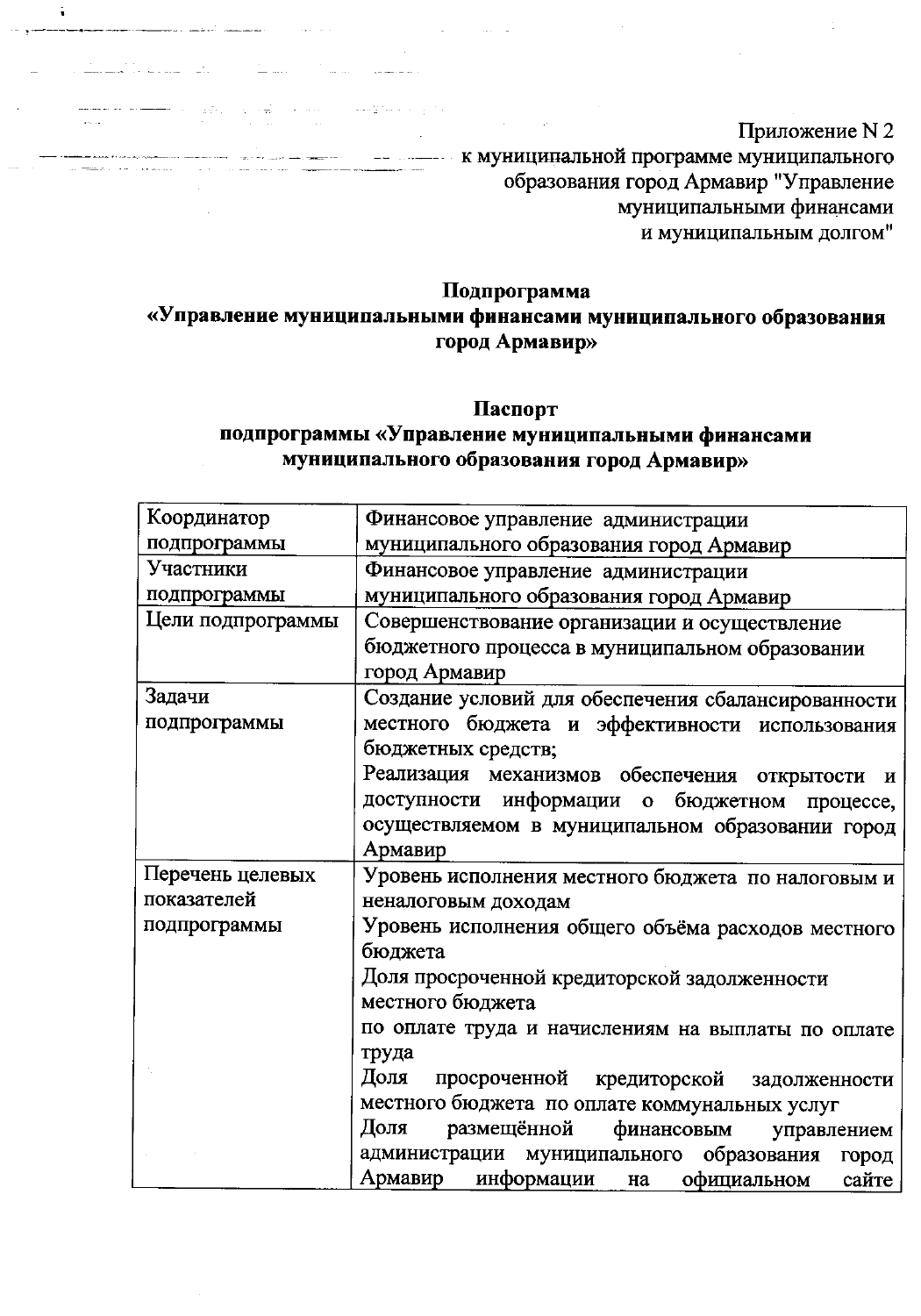|                                             | администрации муниципального образования<br>город<br><b>Армавир в сети Интернет от общего</b><br>объёма<br>информации, подлежащей<br>обязательному<br>опубликованию                                                                                                                                                                                                        |  |  |  |  |
|---------------------------------------------|----------------------------------------------------------------------------------------------------------------------------------------------------------------------------------------------------------------------------------------------------------------------------------------------------------------------------------------------------------------------------|--|--|--|--|
| Этапы и сроки<br>реализации<br>подпрограммы | Сроки реализации подпрограммы: 2018 - 2023 годы<br>Этапы не предусмотрены                                                                                                                                                                                                                                                                                                  |  |  |  |  |
| Объёмы бюджетных<br>ассигнований            | Общий объём финансирования местного бюджета на<br>реализацию мероприятий подпрограммы составляет<br>115984,8 тыс. рублей, в том числе:<br>в 2018 году - 19330,8 тыс. рублей;<br>в 2019 году - 19330,8 тыс. рублей;<br>в 2020 году - 19330,8 тыс. рублей;<br>в 2021 году - 19330,8 тыс. рублей;<br>в 2022 году - 19330,8 тыс. рублей;<br>в 2023 году - 19330,8 тыс. рублей. |  |  |  |  |
| Контроль за                                 | Контроль за выполнением подпрограммы осуществляет                                                                                                                                                                                                                                                                                                                          |  |  |  |  |
| выполнением                                 | заместитель главы муниципального образования город                                                                                                                                                                                                                                                                                                                         |  |  |  |  |
| подпрограммы                                | Армавир, начальник финансового управления                                                                                                                                                                                                                                                                                                                                  |  |  |  |  |

#### **Раздел I**

# Цели, задачи и целевые показатели достижения целей и решения задач, сроки и этапы реализации подпрограммы «Управление муниципальными финансами муниципального образования город Армавир»

Целью подпрограммы «Управление муниципальными финансами» (далее - Подпрограмма) является совершенствование организации и осуществление бюджетного процесса в муниципальном образовании город Армавир.

Для достижения поставленной цели необходимо решить следующие задачи:

создание условий для обеспечения сбалансированности местного бюджета и эффективности использования бюджетных средств;

реализация механизмов обеспечения открытости  $\mathbf{M}$ доступности информации о бюджетном процессе, осуществляемом в муниципальном образовании город Армавир;

осуществление финансового контроля за использованием средств местного бюджета  $\mathbf{H}$ исполнением бюджетного законодательства, совершенствование методов финансового контроля.

Для оценки социально-экономической эффективности Подпрограммы будут использованы целевые показатели согласно приложению N1 к Программе.

Планируемые показатели по итогам реализации Подпрограммы: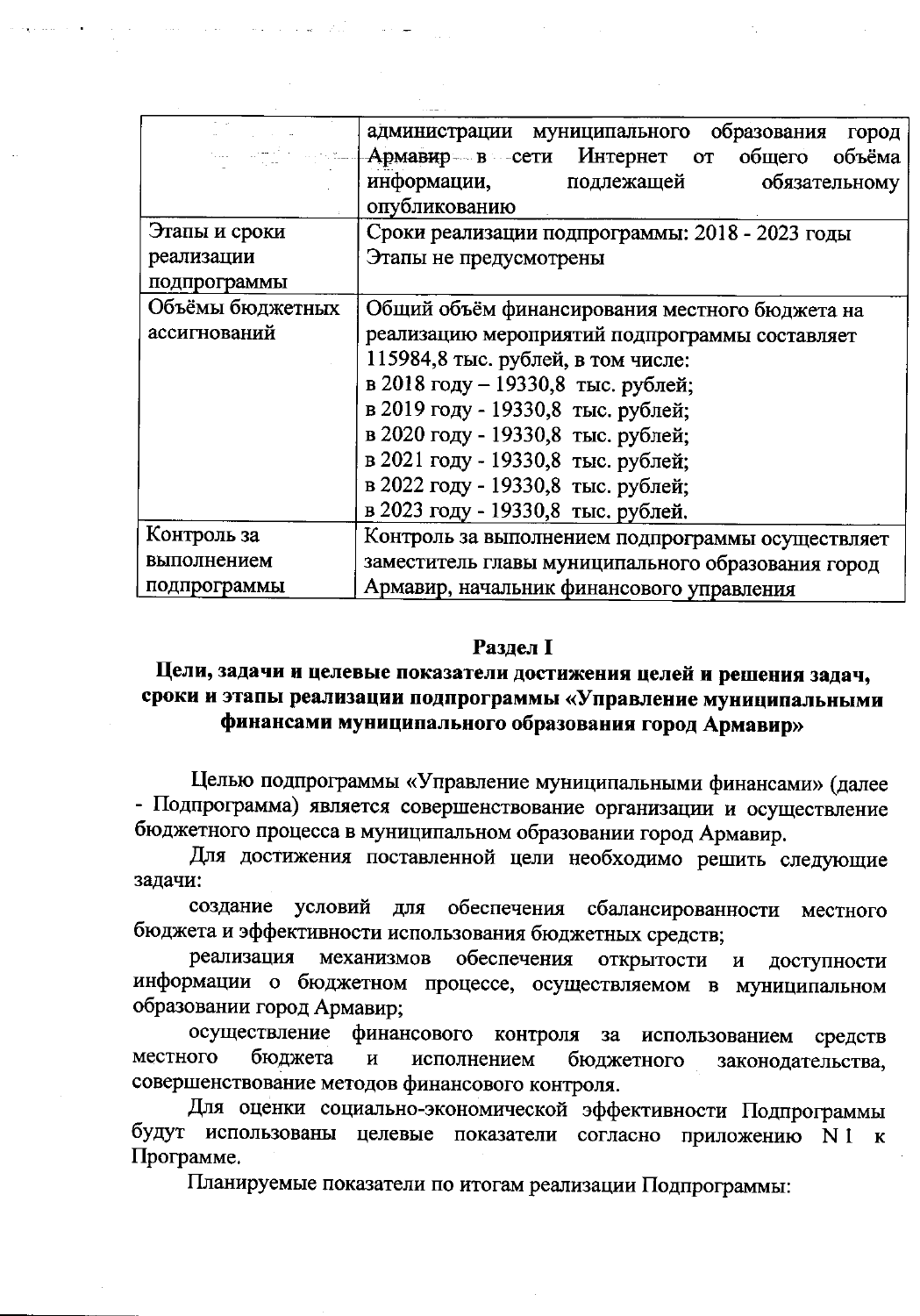Уровень исполнения местного бюджета по 1. налоговым  $\mathbf{M}$ неналоговым доходам рассчитывается ежегодно, как отношение кассового исполнения по налоговым и неналоговым доходам к плановым назначениям по налоговым и неналоговым доходам.

وللأرابط والمتوا

Для расчета показателя используются данные, содержащиеся в отчете об исполнении местного бюджета за отчетный финансовый год.

Уровень исполнения общего объёма расходов местного бюджета  $2.$ рассчитывается ежегодно, как отношение кассового исполнения по расходам к плановым назначениям по расходам.

Для расчета показателя используются данные, содержащиеся в отчете об исполнении местного бюджета за отчетный финансовый год.

3. Доля просроченной кредиторской задолженности местного бюджета по оплате труда и начислениям на выплаты по оплате труда рассчитывается ежегодно, как отношение просроченной кредиторской задолженности по оплате труда и начислениям к общей сумме просроченной кредиторской задолженности.

Для расчета показателя используются данные, содержащиеся в отчете об исполнении местного бюджета за отчетный финансовый год.

4. Доля просроченной кредиторской задолженности местного по оплате коммунальных услуг рассчитывается ежегодно, как бюджета отношение просроченной кредиторской задолженности  $\overline{u}$ оплате коммунальных услуг  $\mathbf{K}$ общей cymme просроченной кредиторской задолженности.

Для расчета показателя используются данные, содержащиеся в отчете об исполнении местного бюджета за отчетный финансовый год.

Доля размещённой финансовым управлением администрации 5. муниципального образования город Армавир информации на официальном сайте администрации муниципального образования город Армавир в сети Интернет от общего объёма информации, подлежащей обязательному опубликованию рассчитывается ежегодно, как отношение размещенной информации к общему количеству размещаемой информации.

Мероприятия Подпрограммы осуществляются в 2018 - 2023 годы. Этапы не предусмотрены.

### Раздел II Перечень мероприятий Подпрограммы

Подпрограмма предусматривает реализацию мероприятий, осуществляемых в рамках основной деятельности финансового управления муниципального образования город Армавир.

Перечень мероприятий подпрограммы установлен в приложении к подпрограмме.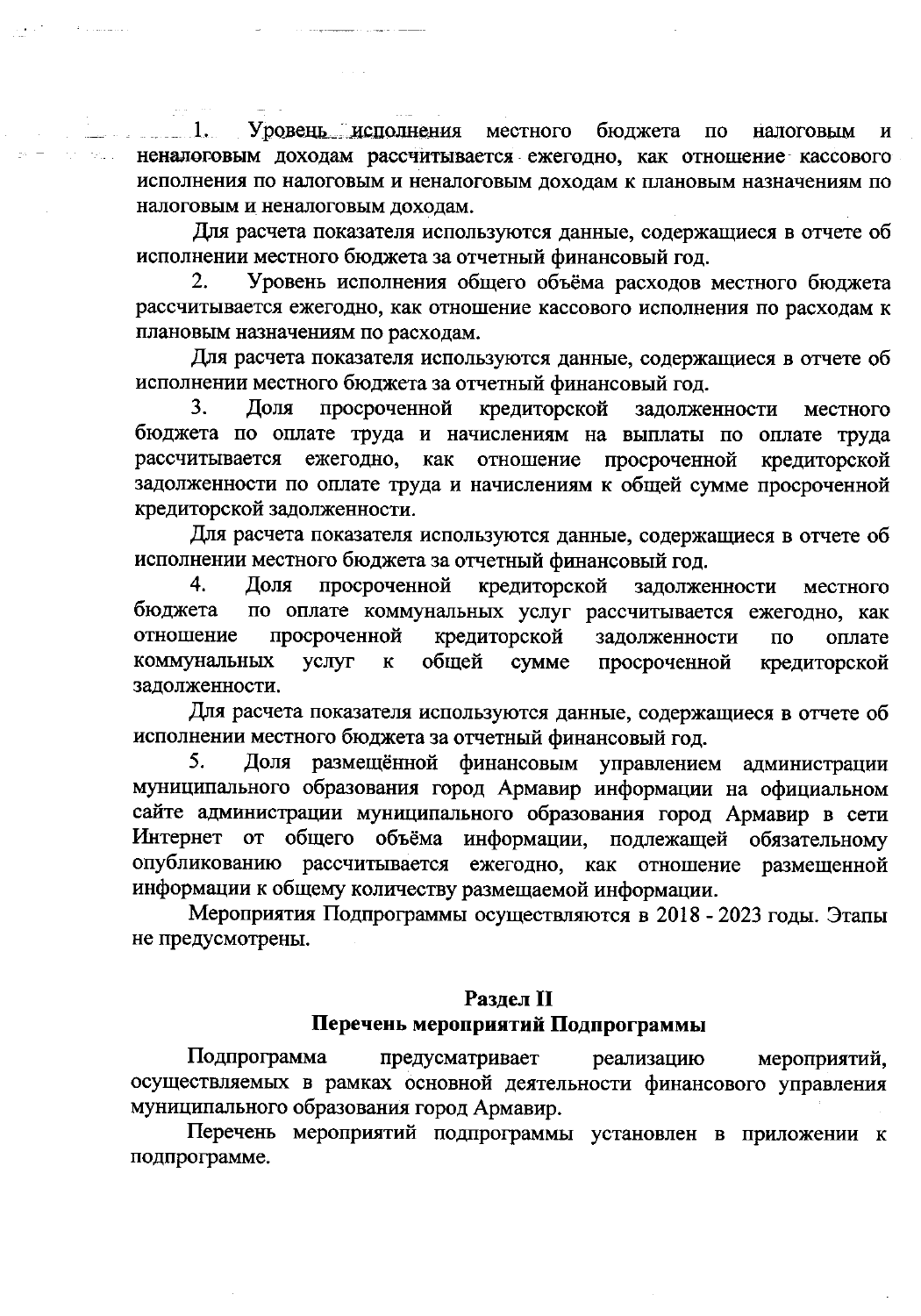### Раздел III

## <u> 1960-живание ресурсного обеспечения Подпрограммы</u>

Реализация Подпрограммы предусматривается за счет средств местного бюджета.

Потребность в финансовых ресурсах определена исходя из годового фонда оплаты труда работников финансового управления и затрат на материально-техническое обеспечение деятельности (выполнение функций).

Сведения об общем объеме финансирования Подпрограммы по годам реализации приведены в таблице № 1.

Таблица № 1

| Годы         | Объем финансирования, тыс. рублей |                                     |         |          |           |  |
|--------------|-----------------------------------|-------------------------------------|---------|----------|-----------|--|
| реализации   | <b>Bcero</b>                      | в разрезе источников финансирования |         |          |           |  |
|              |                                   | федеральн                           | краевой | местный  | внебюдже  |  |
|              |                                   | ый                                  | бюджет  | бюджет   | тные      |  |
|              |                                   | бюджет                              |         |          | источники |  |
| $2018$ год   | 19330,8                           |                                     |         | 19330,8  |           |  |
| 2019 год     | 19330,8                           |                                     |         | 19330,8  |           |  |
| 2020 год     | 19330,8                           |                                     |         | 19330,8  |           |  |
| $2021$ год   | 19330,8                           |                                     |         | 19330,8  |           |  |
| $2022$ год   | 19330,8                           |                                     |         | 19330,8  |           |  |
| $2023$ год   | 19330,8                           |                                     |         | 19330,8  |           |  |
| Всего по     | 115984,8                          |                                     |         | 115984,8 |           |  |
| подпрограмме |                                   |                                     |         |          |           |  |

### Раздел IV Механизм реализации Подпрограммы

Реализация мероприятий Подпрограммы осуществляется финансовым управлением во взаимодействии с отраслевыми органами администрации муниципального образования город Армавир. В этих целях предусматривается:

повышение эффективности использования средств местного бюджета, качества управления муниципальными финансами;

своевременная  $\mathbf{M}$ качественная подготовка решений проектов Армавирской городской Думы о местном бюджете на очередной финансовый год и плановый период и об исполнении местного бюджета, организация исполнения местного бюджета и формирование бюджетной отчетности;

составление и ведение реестра расходных обязательств муниципального образования город Армавир, сводной бюджетной росписи и кассового плана исполнения местного бюджета: